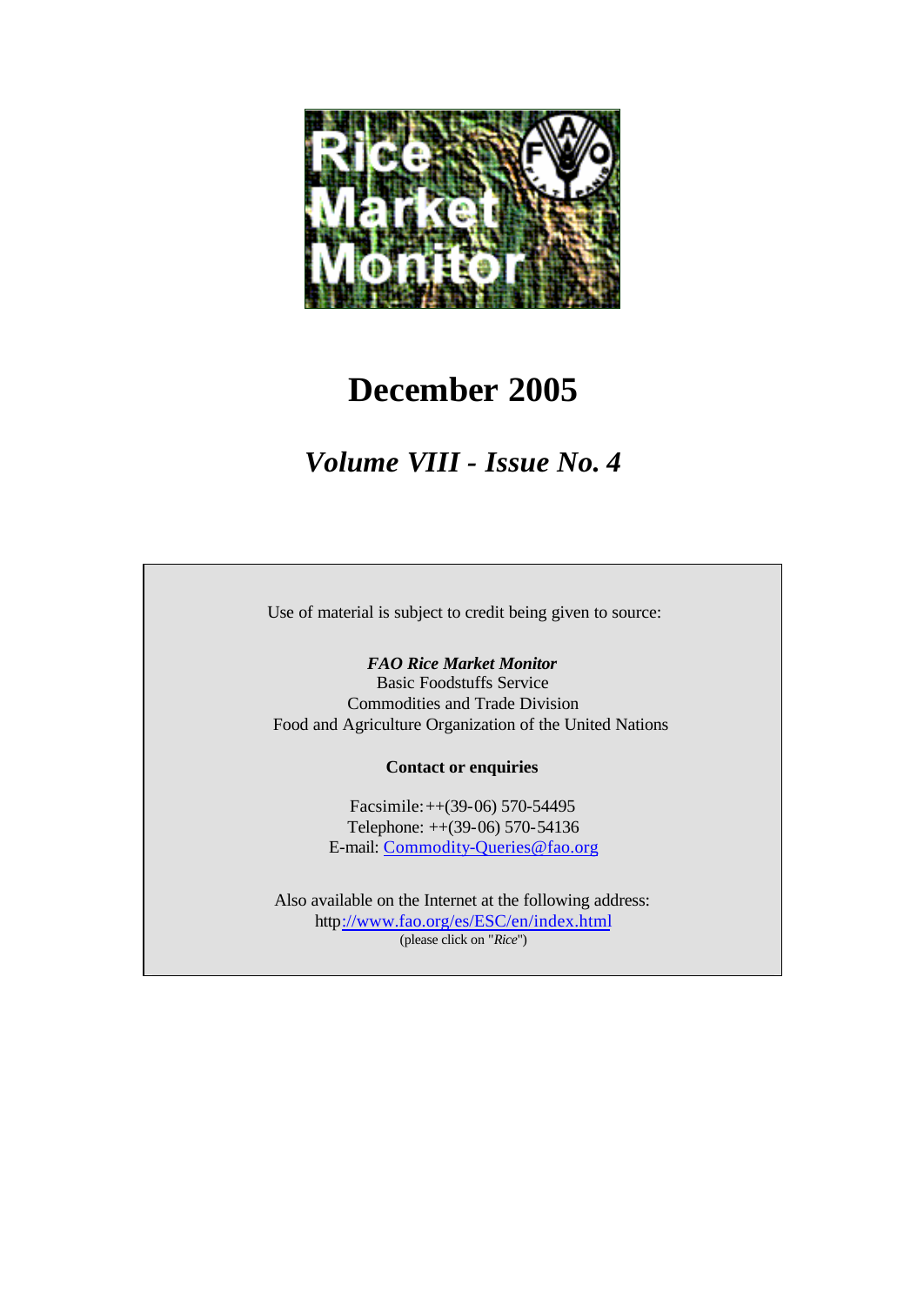#### **OVERVIEW**

- ß As production prospects in several of the major rice producing countries have improved substantially compared with the September outlook, the **FAO forecast for global paddy production in 2005** has been raised by 7 million tonnes, to 622 million tonnes, which would be 2.6 percent higher than in 2004.
- ß Among **Asian** countries, large production increases are anticipated to be witnessed in 2005 in Bangladesh, China, India and Thailand. Output gains, though more modest, are also expected in Japan, the Islamic Republic of Iran, Myanmar, the Philippines and Sri Lanka, while a contraction might be faced by the Republic of Korea, Laos, Nepal and Viet Nam.
- ß Favourable growing conditions this season have boosted production prospects in **Africa.** While a strong expansion is foreseen in Madagascar and Nigeria , output in Egypt might fall based on an officially forecast contraction in plantings. Across the region, the arrival of the new harvests on the market has brought relief to populations, as they helped ease the tight conditions that had caused strong rises in prices earlier this year.
- ß In **Latin America and the Caribbean**, the outlook for crops in 2005 has deteriorated in Central America and the Caribbean, while in the southern cone, planting of the 2006 crops is already well advanced. Relatively large crops in Brazil, Colombia, Ecuador and Peru have exerted a strong depressing effect on domestic prices in 2005, which are weighting negatively on plantings intentions in the forthcoming 2006 season. In the **rest of the world**, a lower output was harvested by the European Union, the United States and Australia. In the latter, increased water allocations are anticipated to foster a strong recovery in plantings in 2006.
- ß FAO has again raised its forecast for **global rice trade in calendar 2005**, now set to reach 27.6 million tonnes, almost 1 million tonnes more than last year's performance of 26.7 million tonnes. The expansion in global exports was in spite of a retrenchment of Thailand, whose shipments were constrained by reduced availabilities and government intervention to sustain prices. Indeed, many of the other leading exporters stepped up their shipments and more than compensated for Thailand's shortfall. Much of the rise in world imports stemmed from increased demand by Asian countries, in particular Bangladesh and the Philippines, and, to a lower extent, by countries in Africa and Central America and the Caribbean. Imports to South and North America tended to fall.
- ß **International trade in 2006** is forecast by FAO to be in the order of 26.1 million tonnes, or 5 percent lower than the current year's forecast. Based on the current supply prospects, export availabilities are likely to be ampler next year, so the foreseen contraction in trade would be on account of reduced demand by several of the major importing countries, including Bangladesh, Indonesia, Nigeria and the Philippines.
- ß Mainly as a result of the upward revision in the 2005 production forecasts, the estimate of **global rice inventories** at the close of the 2005/06 crop seasons has been raised, with stocks now anticipated to be of the order of 97 million tonnes, only 1 million tonnes below their opening level. Unlike in the preceding years, China is seen to keep its reserves basically unchanged, which might signal the end of the downward adjustment process the country has undergone since 2000.
- ß Despite the arrival of freshly harvested supplies in major producing countries, **international rice prices** have held relatively steady since September. However, Thai prices faltered in November, but prices at other origins were stable or, as in the case of the United States, on the rise. Prices in the coming months are foreseen to hover around current levels. As for 2006, world rice prices may fall by 5 percent on average based on current supply/demand prospects.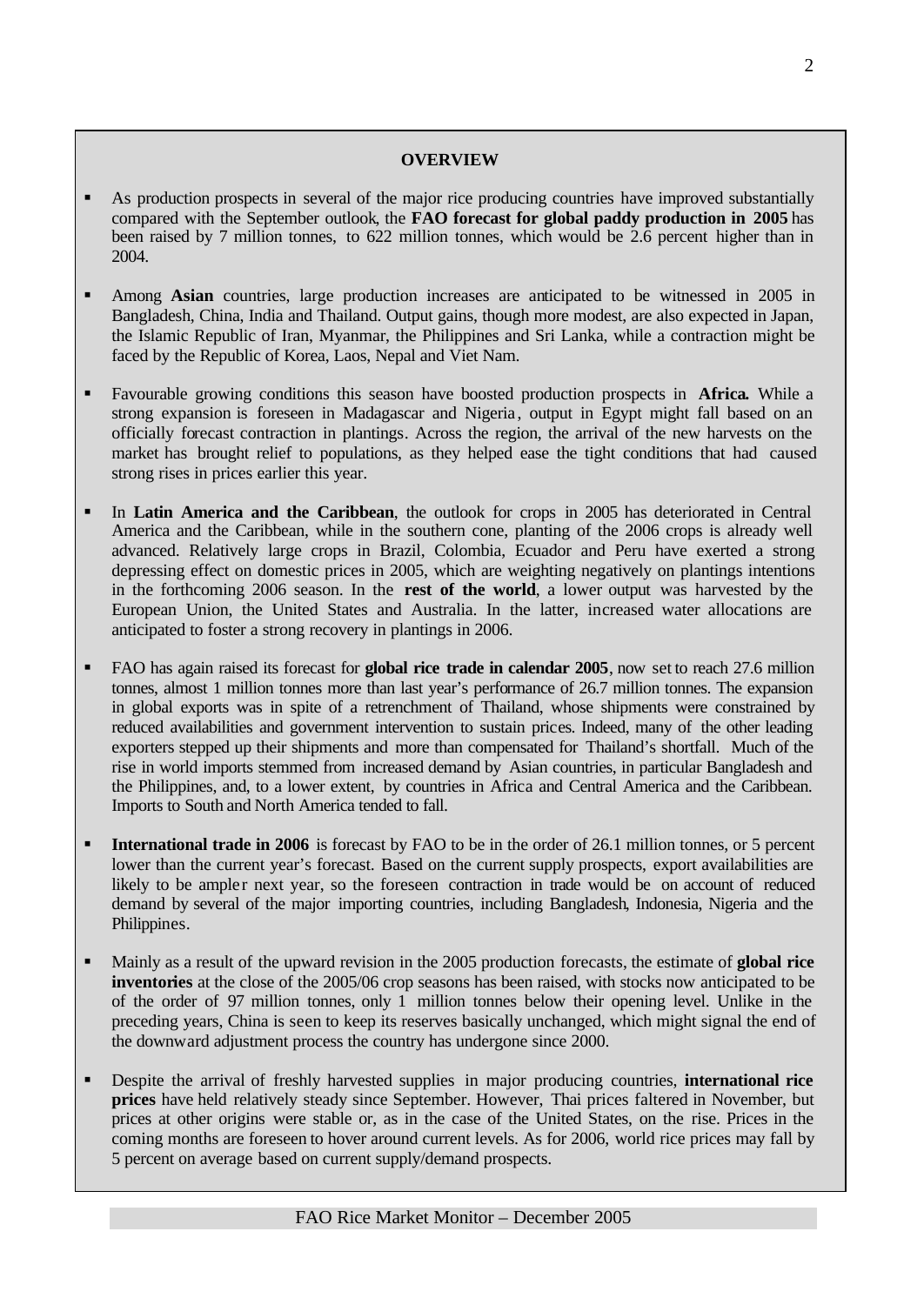# **RICE SITUATION UPDATE AS OF 30 NOVEMBER 2005**

# **I. PRODUCTION**

# **As prospects improve in some of the major producing countries, FAO revises its estimate of global paddy production up by 7 million tonnes**

With calendar 2005 coming to a close, most countries in the Northern Hemisphere are harvesting their main paddy crops. In the Southern Hemisphere, the 2005 crops were generally gathered in the first half of the year and farmers are now engaged in land preparation for direct seeding or transplanting of their 2006 first paddy crops.



The FAO forecast for global production in 2005 has been raised by 7 million tonnes to 622 million tonnes compared to the previous outlook, reflecting, in particular, more buoyant prospects in Bangladesh, Cambodia¸ Mainland China, India, Indonesia, Japan, the Russian Federation, Sri Lanka, Tanzania, Togo and Turkey. By contrast, expectations worsened for Egypt, the European Union, the Republic of Korea, the United States and Vietnam. At the latest estimated level of 622 million tonnes, world paddy production would be 2.6 percent,

or close to 16 million tonnes higher than in 2004.

# **I.1 ASIA**

# **Prospects for paddy crops in 2005 improve in major producing countries**

The global production increase expected in 2005 reflects developments in Asia, where about 562 million tonnes of paddy are likely to be harvested, breaching last year's record of 547 million tonnes.

The 2005 season has been progressing satisfactorily in **Bangladesh** and is now anticipated to yield an all time high of 42 million tonnes, 4 million tonnes larger than in 2004. Record Aus, Aman and Boro harvests, the three paddy crops grown in the country, are expected to be gathered, despite some flood damage reported in October. The expansion reflects favourable monsoon rains and the relatively high domestic prices observed over the year. To alleviate the impact of rising prices on consumers, the government launched in October a Vulnerable Group Feeding scheme to benefit some 20 million people.

Prospects have improved in **Cambodia** after abundant rainfall in September put an end to the drought that had delayed planting of the main, wet season rice crop. By early October, the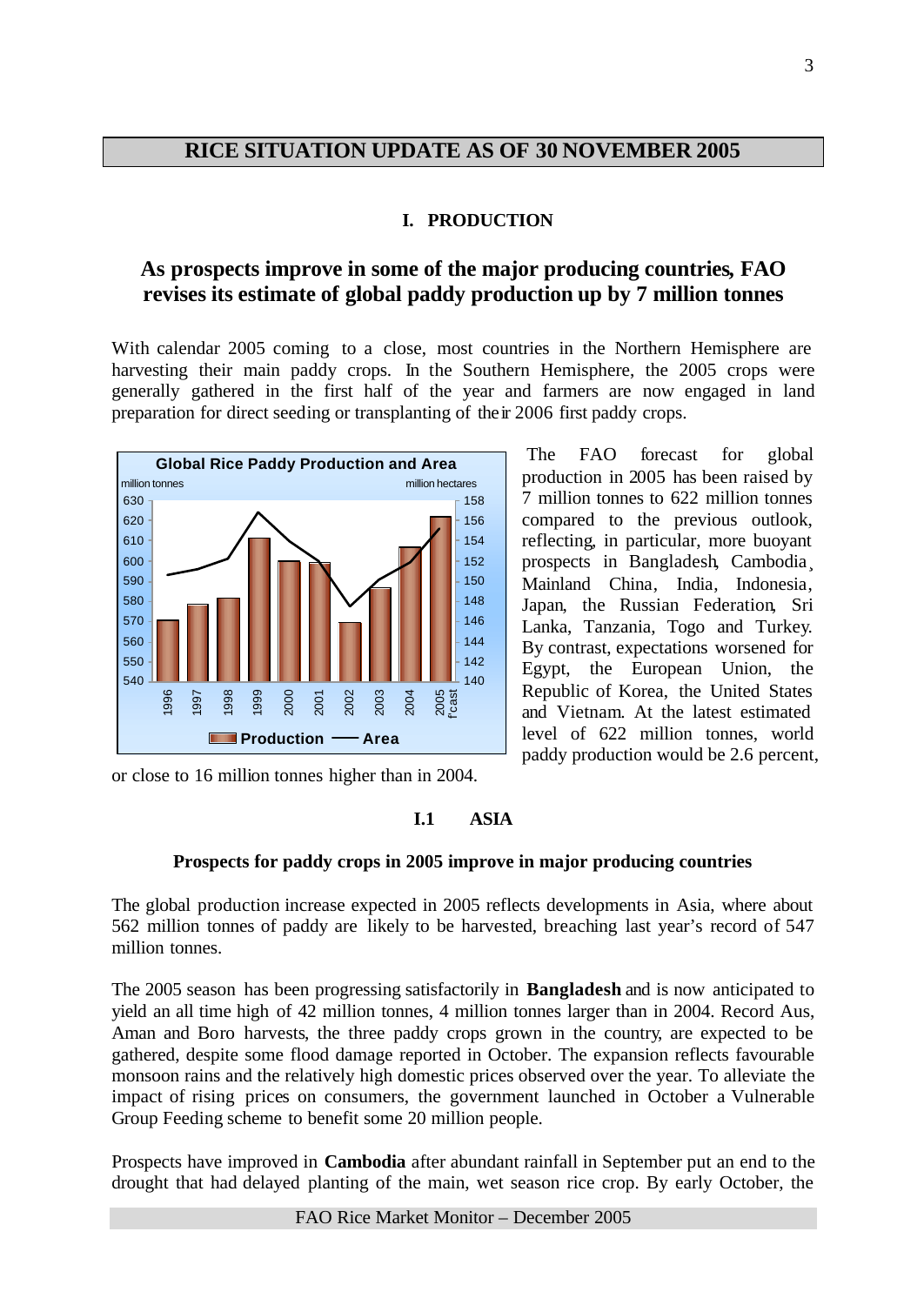area planted to rice had exceeded that recorded by the same period in 2004. As yields are also expected to recover, the country is anticipated to witness an 8 percent overall increase in final output.



The latest semi-official production forecast for **mainland China** puts the country's production at 182.8 million tonnes in 2005, close to 3 million tonnes higher than previously anticipated and 3.7 million tonnes (or 2 percent) more than in 2004. The response to government incentives to plant more rice has been lukewarm this year, as the area expanded by only 2.4 percent compared with 7.1 percent in 2004. The slow-down reflects the relatively low domestic rice prices that have prevailed in the course of the year. In addition, adverse weather

conditions during the growing period have had a negative impact on yields of the early and intermediate rice crops, dampening the effect of larger plantings on output.

The outlook for production in **India** points to a better than previously anticipated outturn of 130.5 million tonnes this season, which would be 1.5 million tonnes above the preceding forecast and 2.5 million tonne more than in 2004. The government is reporting a 4 percent expansion of the area under the (main) Kharif crop. As the South-West monsoon receded in September, it has been estimated that the seasonal rainfall was 99 percent of the long-term average in 2005, but its course was erratic with a delayed arrival of precipitation in June, abundant downpours in July, followed by insufficient showers in August. The geographical distribution has also been irregular with less than normal precipitation recorded in Northwest and Northeast India and well above average in South Peninsula and Central India.

|                 |                                         | India: Geographical distribution of the 2005 south-west monsoon rains |             |
|-----------------|-----------------------------------------|-----------------------------------------------------------------------|-------------|
| Region          | Actual (mm)                             | Normal(mm)                                                            | % Departure |
| All-India       | 879.3                                   | 892.5                                                                 | $-1\%$      |
| Northeast India | 1140.9                                  | 1430.7                                                                | $-20%$      |
| Northwest India | 552.1                                   | 611.6                                                                 | $-10%$      |
| Central India   | 1094.9                                  | 993.2                                                                 | $+10%$      |
| South peninsula | 808.9                                   | 722.6                                                                 | $+12%$      |
|                 | Source: India Meteorological Department |                                                                       |             |

Overall, the abundance of rainfall has allowed the replenishment of reservoirs with bodes well for the second, irrigated, Rabi paddy crop, which will be planted between November and February.

According to the third forecast by the Ministry of Agriculture, **Indonesia** gathered almost 54 million tonnes of paddy rice over 2005, up from an earlier estimate of a 53 million tonnes. At that level, output this year would virtually match the excellent results of the 2004 bumper crop. Meanwhile, in September the parliament approved the proposal to raise the wet paddy rice procurement price from Rupiah 1330 per kilo (US\$ 132 per tonne) to Rupiah 1730 per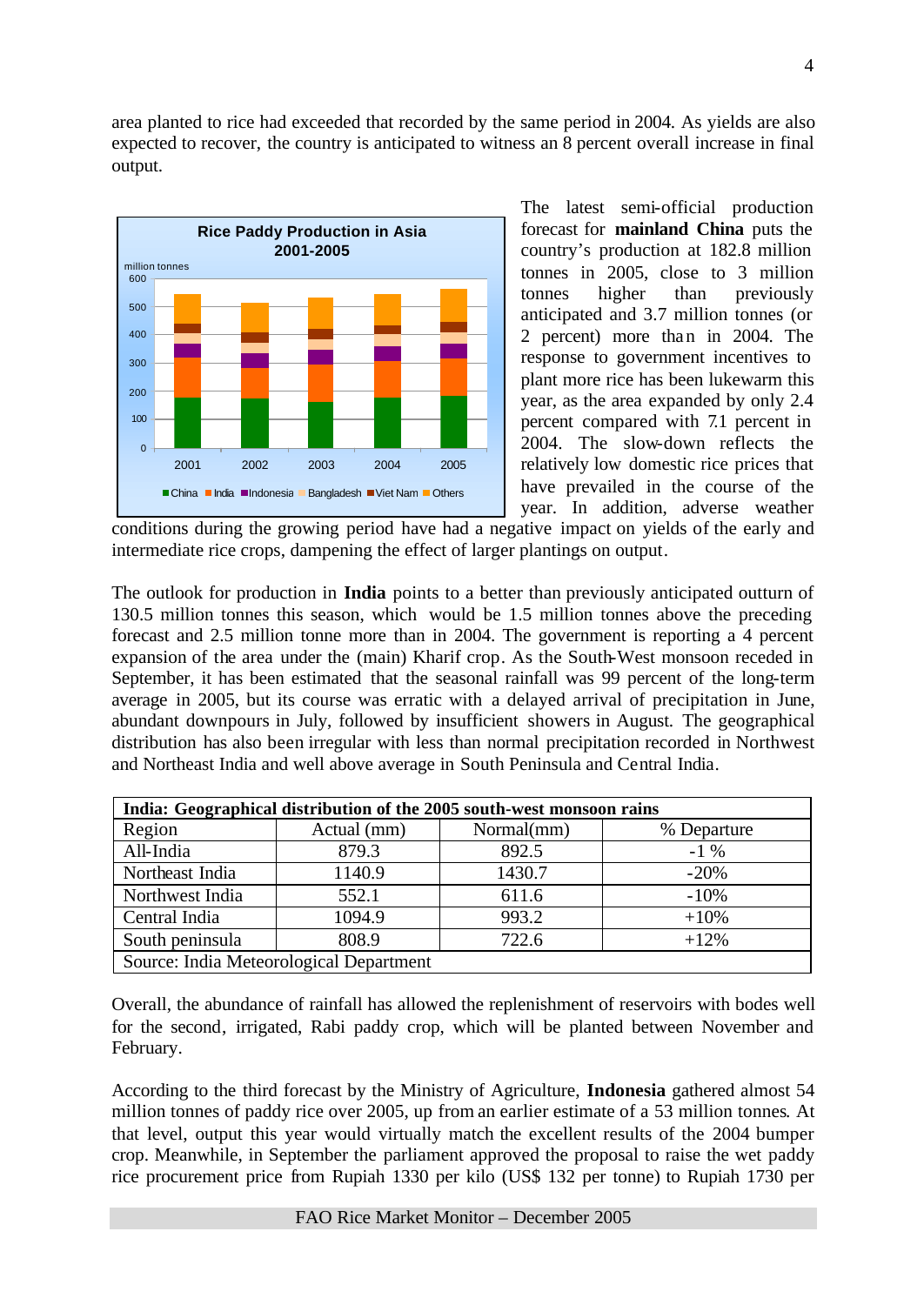kilo (US\$ 173 per tonne) as of January next year, in an attempt to dampen the impact of an increase of fuel prices imposed on 1 October 2005. As planting of the main 2006 crop already started, the Government has announced a production target of 54.86 million tonnes for the coming season, confirming the strong drive towards rice self-sufficiency. Last October, the Government was reported to have allocated Rupiah 600 billion to improve irrigation infrastructure, which is key to the rice sector as 95 percent of the country's rice is irrigated. Over the medium term, the Government has announced its intention to promote production further, by encouraging productivity gains and a 540 000 hectare increase of the area under rice by 2010. According to the Ministry of Agriculture, the plan would require an investment of Rupiah 18.5 trillion (US\$ 1.8 billion), much of which would rely on investments by the private sector.

While harvesting of the 2005 rice crop in **Japan** is about to be completed, the Government released in September a forecast for production of 9.11 million tonnes on an husked rice basis, equivalent to about 11.4 million tonnes of paddy rice, substantially higher than the original 2005 production target of 8.51 million tonnes (10.6 million tonnes, paddy basis) and 4.6 percent more than last season. The upward revision reflects the results of the August survey, which rated the crop as "above normal", with a national index of 102 (where 100 indicates a normal year rating). The growth would be on account of improved yields, now expected to average close to 7 tonnes of paddy per hectare. According to the Ministry of Agriculture, output would exceed consumption by around 560 000 tonnes in paddy terms. As for 2006, the government is considering lowering the production target for the season to less than 8.44 million tonnes, husked basis (equivalent to some 10.55 million tonnes of paddy).

Following expectations of a bumper crop of 2.5 million tonnes in the **Democratic Republic of Korea,** the Government was reported to have asked the international community to interrupt food aid deliveries by the end of 2005. With the return of paddy production to more satisfactory levels, there have been reports that the local authorities have re-introduced the cereal rationing system for allocation to consumers that had been abolished in 2002.

According to its latest crop survey, **the Republic of Korea** is foreseen to harvest 6.432 million tonnes in 2005, down from 6.737 million tonnes in 2004. The contraction reflects ongoing policies to divert land out of rice, resulting in a 21 500 hectare decline in the area to 979 700 hectares. In addition, low temperatures and insufficient sunlight in June combined with reduced fertilizer applications depressed yields by 2.2 percent. Following the 2005 reform of the Food Grain Management Act and the Rice Income Compensation Act (see June 2005 issue of the Rice Market Monitor), the Government will cease to procure rice at minimum producer prices and only buy, at market price levels, the volumes required to keep emergency stocks.

Harvesting of the main, wet season rice crop in **Laos** started late in October and will not be completed until December. Although torrential rains in August and September put an end to a prolonged drought, they were reported to have caused flooding, affecting 50 000 hectares of paddies (5-6 percent of the area under rice). As a result, the country may face a 7 percent contraction in output to 2.3 million tonnes.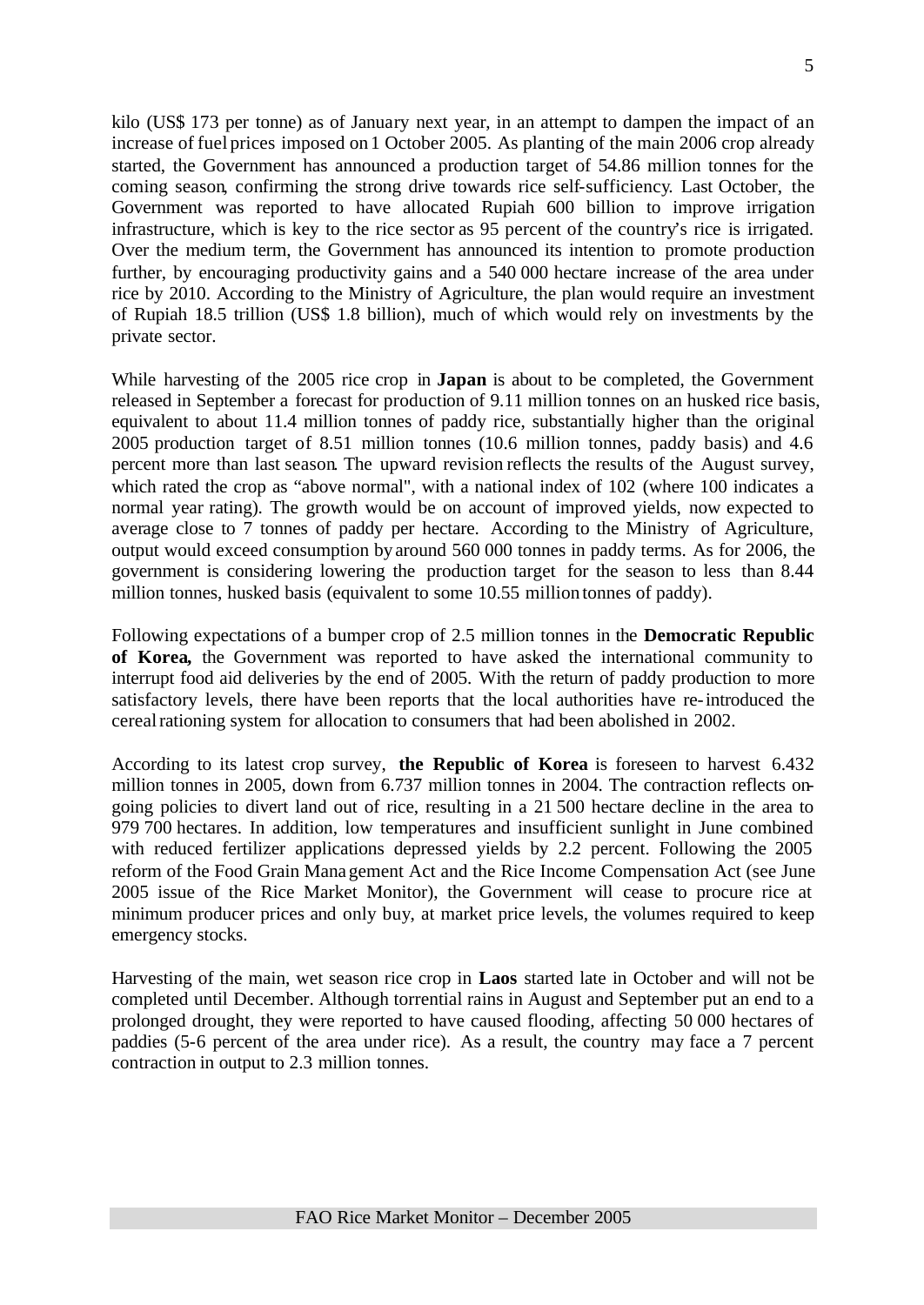| Lao PDR – Rice Paddy Production by Crop (thousand tonnes) |         |         |         |         |         |           |  |  |  |  |
|-----------------------------------------------------------|---------|---------|---------|---------|---------|-----------|--|--|--|--|
|                                                           | 2000/01 | 2001/02 | 2002/03 | 2003/04 | 2004/05 | 2005/06   |  |  |  |  |
| Upland                                                    | 258.8   | 278.6   | 240.3   | 186.2   | 211.2   | n.a.      |  |  |  |  |
| Lowland                                                   | 1,552.8 | 1,619.9 | 1,801.2 | 1,819.8 | 1,976.0 | n.a.      |  |  |  |  |
| Dry season                                                | 390.1   | 436.2   | 375.0   | 369.1   | 341.8   | n.a.      |  |  |  |  |
| <b>Total</b>                                              | 2,201.7 | 2,334.7 | 2,416.5 | 2,375.1 | 2,529.0 | 2,350.0 F |  |  |  |  |

 $F = FAO$  forecast

Source: Ministry of Agriculture and Forestry – Lao PDR.

Prospects for rice production in **Myanmar** remain at 24.5 million tonnes, 3.4 percent above the 2004 revised estimate. Recently, private sector representatives were reported to have proposed the Government to develop a special rice production zone, targeted to export markets. According to the news, the area would be developed in the Delta region of Ayeyawaddy River and cover between 364 500 hectares and 729 000 hectares.

After lingering drought problems between June and August, torrential rains poured over **Nepal** in September causing landslides. The 2005 paddy production is now forecast to fall to 4.1 million tonnes, about 200 000 tonnes less than gathered in 2004, as the late arrival of the rain is likely to have hindered planting operations and crop development.

By contrast, **the Philippines** is currently foreseen to gather a record output of 14.8 million tonnes over the 2005 season (July 2005 – June 2006), a 2 percent increase from last year's previous record, reflecting expectations of a bumper main crop harvest between November and February. The Government continues on its drive to promote the sector through the dissemination of hybrid rice varieties. In addition, through the National Food Agency, it has guaranteed a purchasing price to producers of Pesos 10 per kilo (US\$ 183 per tonne) for the 2005 wet season rice, up from Pesos 9 per kilo last year.

In **Sri Lanka**, the Department of Census and Statistics recently raised the country's estimate of production in 2005, to 3.126 million tonnes. At this level, output would be 19 percent above the poor 2004 season outcome.

| Sri Lanka – Rice Paddy Production by Crop (thousand tonnes) |                |                |                |                |              |                |  |  |  |  |
|-------------------------------------------------------------|----------------|----------------|----------------|----------------|--------------|----------------|--|--|--|--|
|                                                             | 2000/01        | 2001/02        | 2002/03        | 2003/04        | 2004/05      | 2005/06        |  |  |  |  |
| Maha season<br>Yala season                                  | 1,781<br>1,079 | 1.613<br>1,082 | 1,774<br>1,086 | 1,895<br>1,176 | 1,670<br>958 | 2,013<br>1,113 |  |  |  |  |
| <b>Total</b>                                                | 2,860          | 2,695          | 2,860          | 3,071          | 2,628        | 3,126          |  |  |  |  |

Source: Department of Census and Statistics – Sri Lanka.

In **Thailand**, growing conditions this season have been better than in 2004, raising expectations of a 9 percent recovery of the main crop. A much larger secondary, irrigated, crop is also likely to be harvested next spring compared with the drought-stricken 2004 secondary crop. Overall, the country is anticipated to gather 27.0 million tonnes of rice, up from 23.86 million tonnes in 2004. On 1 November, the Government launched a new round of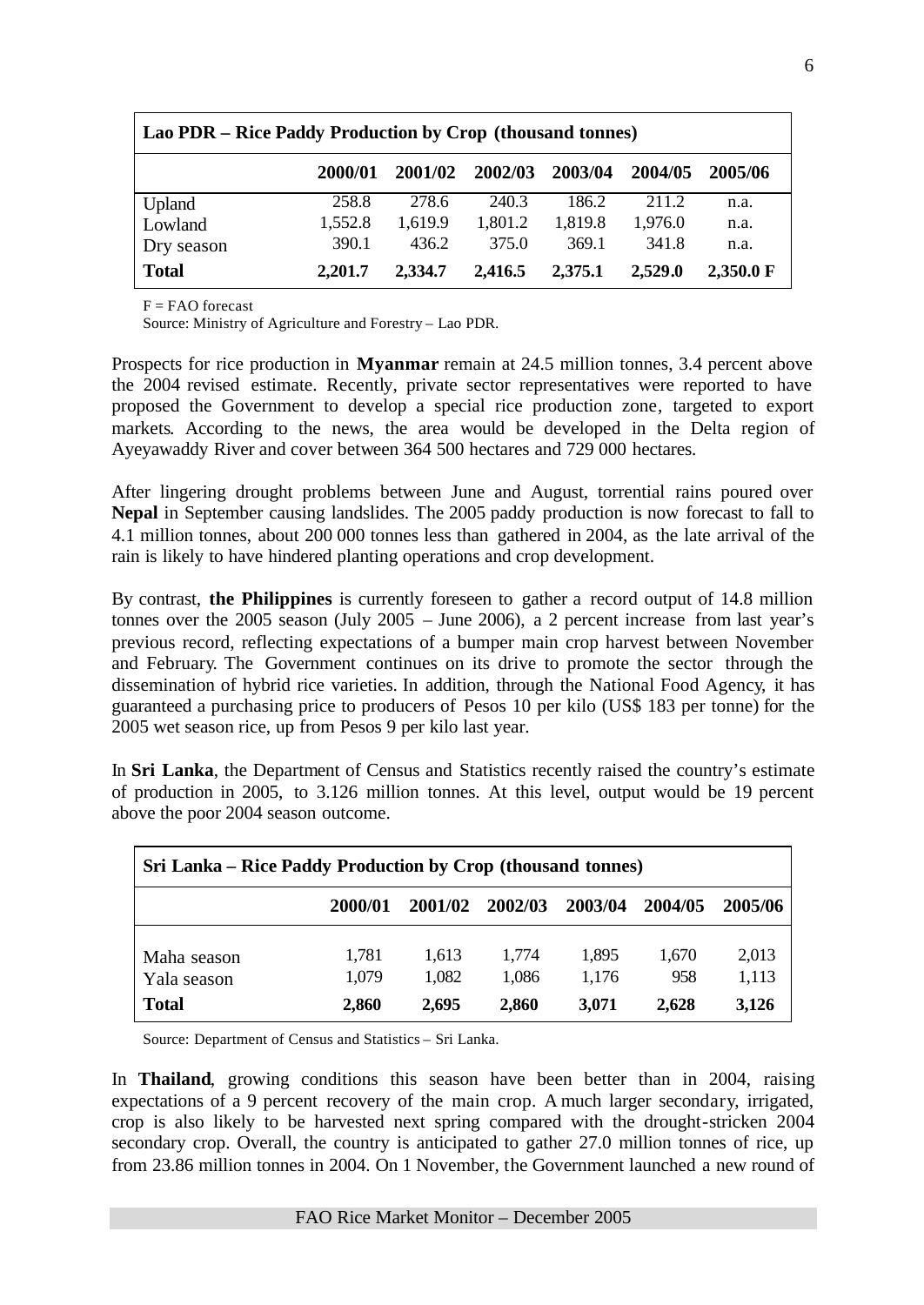intervention purchases covering rice from the main 2005 season, which is to last until February next year. Allowance has been made to purchase up to 9 million tonnes of paddy rice over the round, at higher minimum prices<sup>1</sup>. The procurement programme has been instrumental in sustaining domestic producer prices. Looking at the medium term future, the Government was reported to have agreed, in September, to a land restructuring plan that envisages cutting the area under rice by 1.1 million hectares (about 12 percent of current rice land) between 2006 and 2008. Because, in principle, the reduction in plantings would mainly concern the regions most prone to natural disasters and be compensated by productivity and quality improvements elsewhere, it should not result in a decline of national output.

Official production estimates in **Turkey** have been raised by 90 000 tonnes to 490 000 tonnes in 2004 and by 125 000 tonnes to 525 000 tonnes in 2005, an exceptionally high level for the country. Since 2004, producers have been benefiting from a crop absorption scheme that has constrained traders to buy rice locally at relatively high purchasing prices to obtain rice import licenses. In 2005, prices for procurement by the Government were set at TRY 760 (US\$ 558) per tonne for Baldo rice, TRY 720 (US\$ 528) per tonne for other long grain rice, TRY 650 (US\$ 477) per tonne for medium grain rice and TRY 590 (US\$ 433) per tonne for short grain rice.

**Viet Nam's** production outlook has deteriorated following the passage of typhoon Damrey and typhoon Kai-Tak in September and November respectively, which battered the northern and central regions. According to an official estimate released in October, despite a good outturn in the southern provinces, national paddy production is expected to decline by 300 000 tonnes from the record achieved in 2004, to 35.8 million tonnes. Following the passage of typhoon Damrey, the authorities have announced the launching of temporary relief measures in the affected areas, including the delivery of 10 kg of rice per household, per month.

# **I.2. AFRICA**

# **Favourable growing conditions raise crop expectations in Western Africa**

With the harvesting of rice crops in Western and Northern Africa countries, the 2005 season in the region is about to be concluded. Growing conditions have been generally favourable, allowing for expansion of plantings and yields. Based on the latest forecast, production in the region would increase by 3.8 percent to 20 million tonnes.

In **Egypt**, newly harvested rice started reaching the market in September. Based on an October forecast by the Ministry of Agricultural and Land Reclamation, the area under rice declined by 7 percent to 600 800 hectares this season. On the other hand, yie lds were reported to be excellent. On balance, the contraction in plantings may lower paddy production from the record 6.4 million tonnes harvested in 2004 to 6.0 million tonnes this year. However, official rice information only reflects developments in the Delta and do not take account of the rice cultivated in the new South Valley reclaimed land, in breach of Government rules. According to unofficial sources, these may add another 200 000 hectares to the official area estimate.

Most countries in *western Africa* have completed their 2005 crop harvests. Growing conditions over the season were generally favourable, with abundant rainfall and a relatively

l

<sup>&</sup>lt;sup>1</sup> The purchasing price was set at Baht 7000 (US\$ 171) per tonne for 5% broken paddy, standard varieties.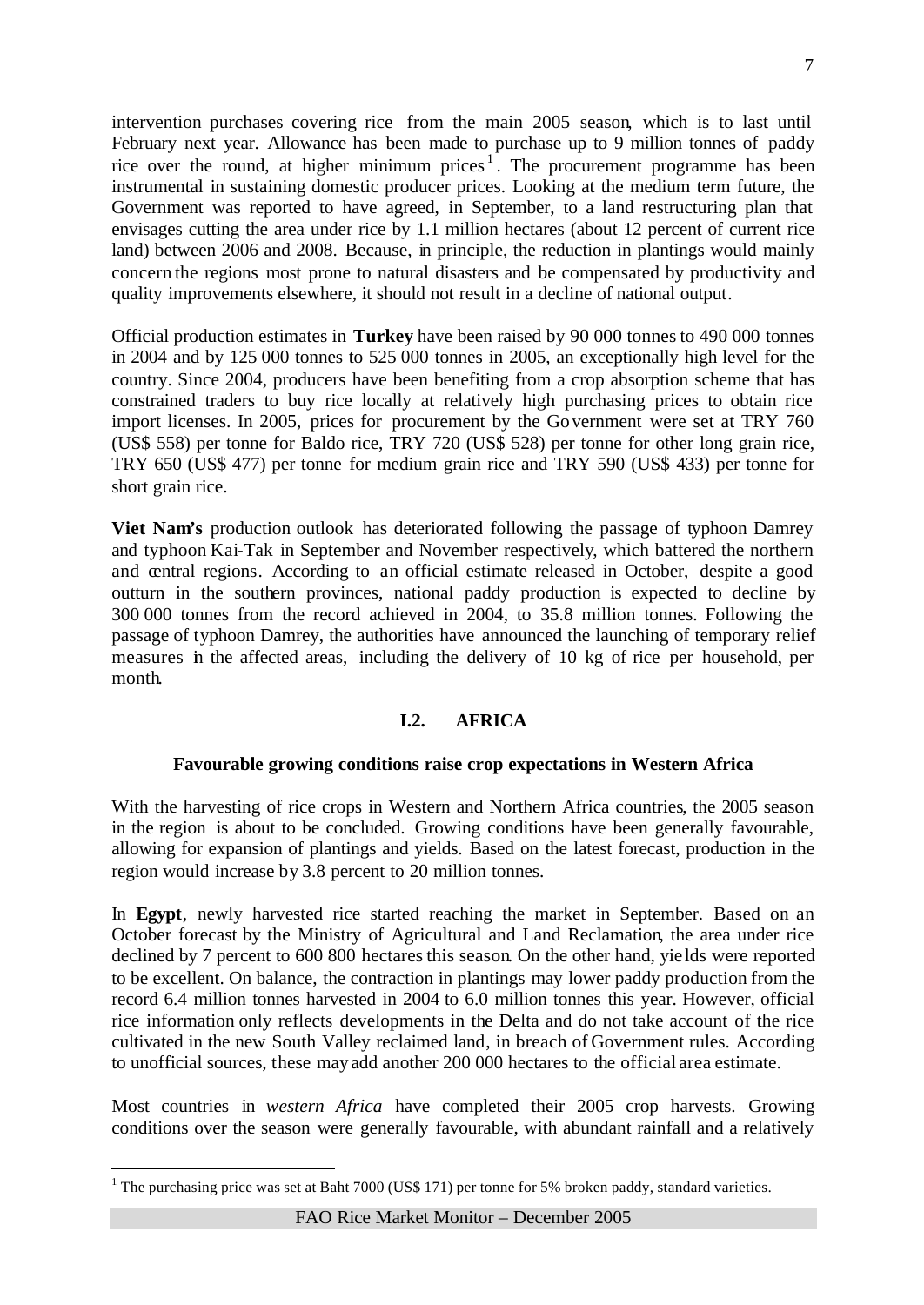

low pest incidence. Good weather, together with the high domestic rice prices that have prevailed this year in the region, is estimated to have fostered an increase in plantings. As a result, excellent crops are likely to be harvested by **Burkina Faso**, **Chad, Gambia, Guinea, Mali, Niger and Senegal**. A recovery in output is also foreseen in **Mauritania,** despite drought and seed shortages arising from the 2004 widespread desert locust invasion. Prospects are also positive in **Nigeria**, where production may reach 4 million tonnes, 13 percent

more than in 2004. However, a contraction in output may be experienced by **Benin** and **Ghana**, because of the late arrival of the rainy period, which delayed planting, and subsequent dry spells. In the **Cote d'Ivoire**, logistic problems related with the country political situation were reported to be hampering agricultural activities, so production in the country is forecast to change little compared with 2004. Reflecting new officially released information, **Sierra Leone** 's production series have been adjusted to reflect a progressive recovery of the sector since 2001. Accordingly, the country is set to have harvested 471 000 tonnes of paddy in 2004, a level which may rise to 490 000 tonnes in the current season, reflecting a return of refugees and improved distribution of inputs.

In *eastern Africa*, paddy production is expected to increase in **Kenya,** where crops benefited from abundant precipitation, notwithstanding a late start of the rainy season. The country is reporting the increased use of Nerica rice varieties by producers, a tendency prevailing all across the region. A surge in production is forecast in **Rwanda**, where favourable weather over the season "B" together with the implementation of several rice schemes in the Gitarama and Umutara Provinces are estimated to have boosted output by 34 percent to some 62 000 tonnes. Likewise, **Tanzania** is estimated to have gathered 1 million tonne of paddy, about 10 percent above 2004, almost matching the 2003 record performance.

In *southern Africa*, a record crop of 3.4 million tonnes was harvested earlier this year in **Madagascar,** where farmers are now engaged in land preparation to plant their 2006 main paddy crop. By contrast, **Mozambique** faced a production shortfall in 2005. The country already started planting the new 2006 crop, amid favourable rainfall prospects.

# **I.3. LATIN AMERICA AND THE CARIBBEAN**

# **Production prospects in Central America undermined by Hurricanes**

Overall paddy production in Latin America and the Caribbean is set to reach 26.2 million tonnes, up from 25.7 million tonnes in 2004.

In *Central America and the Caribbean*, a number of countries are in the process of harvesting their 2005 main crop. The outlook for production in the sub-region has been downgraded since the last report and now points to basically no change from last year. Prospects have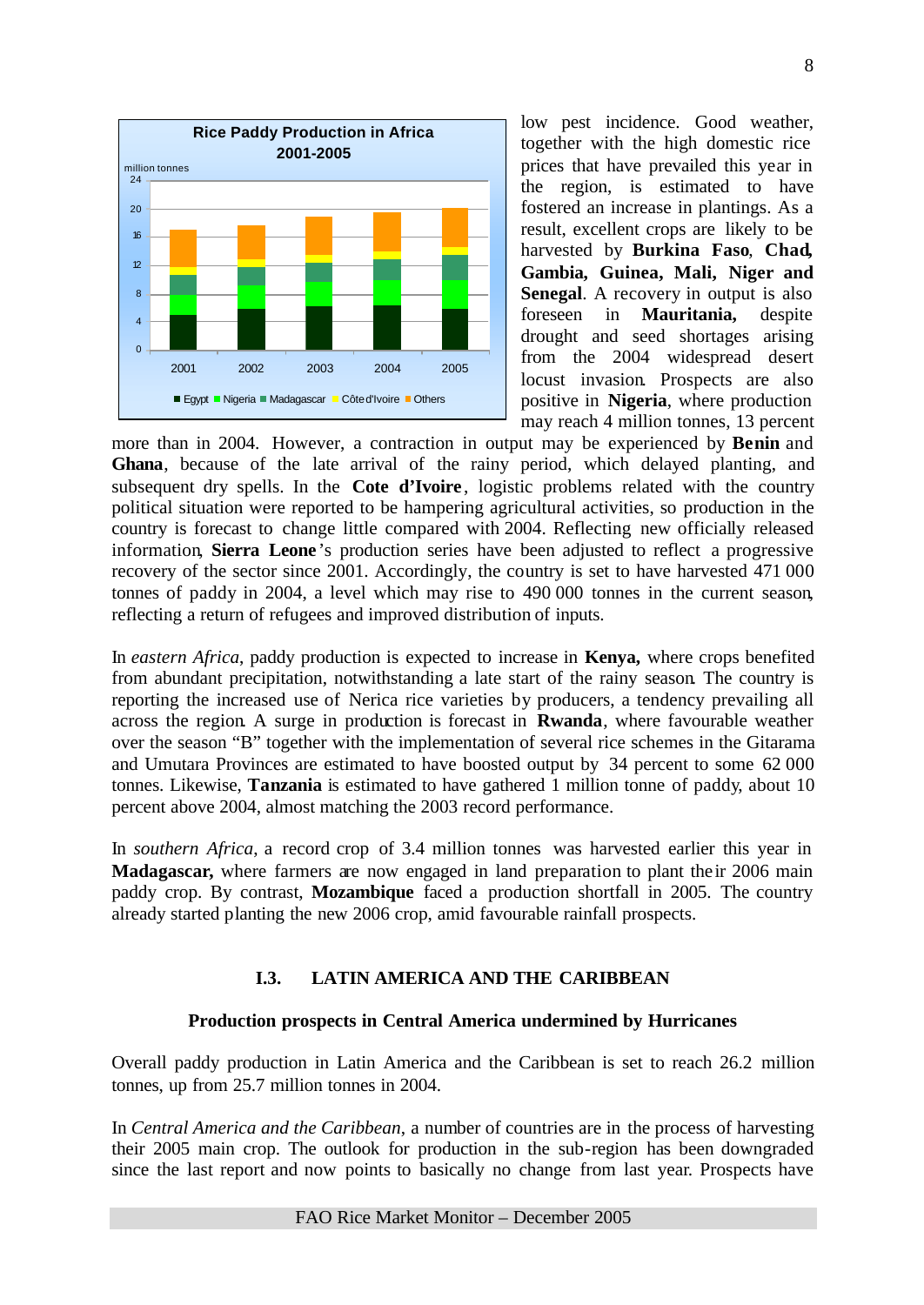deteriorated somewhat in **Costa Rica, El Salvador, Honduras, Guatemala, Mexico** and **Nicaragua**, reflecting the passage of Hurricane Stan, which caused flooding and, in some case, mudslides. As a result, a larger number of countries are now expected to face a production shortfall compared with last year, including **Costa Rice, Cuba, El Salvador, Guatemala** and **Honduras**, while **Mexico** and **Nicaragua** are now likely to harvest a similar output level as last season, reversing earlier expectations of an increase. On the other hand, the **Dominican Republic** and **Panama** are still foreseen to reap larger crops this season. On a positive note, the rice mite that had hit crops last year in Central America, in particular in Costa Rica, now appears under control.



l

Several countries in *South America* have already started seeding their 2006 first crops, in a generally depressed environment dominated by much less favourable rice prices than last season and a rise in production costs associated with the surge in international oil prices. Based on the latest official assessment, production in **Argentina** declined by 3 percent in 2005 to 1.027 million tonnes. The 2006 paddy season is already well advanced in the country, as close to 110 000 hectares were under rice by the end of October out of the

167 000 tonnes that farmers, reportedly, intend to plant in 2006. If confirmed, the area would be 2 percent larger than in 2005. Following information from the Ministry of a sizeable increase in planting of the main paddy crop, **Bolivia**'s 2005 production forecast has been raised somewhat, resulting in a 9 percent gain from the previous season. In **Brazil**, the record volume of 13.2 million tonnes gathered in 2005 has been confirmed by the authorities. As the country is about to start the 2006 paddy season, a fall in prices and difficulties to market the produce since mid-2004 are weighting heavily on planting intentions. According to the first survey by CONAB, farmers could cut the rice land by between 12 percent and 15 percent, with declines expected to be particularly marked in the second largest producing region of Mato Grosso. As a result, production next season is officially forecast at 11.981 million tonnes, 9 percent less than in 2005. Production in **Chile** dropped somewhat in 2005, according to the Government crop estimates, reflecting unfavourable growing conditions over the season. However, relatively high prices in 2005 are anticipated to boost plantings by 8 percent in 2006. In **Colombia,** output is set to decline from the record achieved in 2004, mainly because of much less favourable producer prices and rising costs, which prompted an 18 percent contraction in the area under rice in 2005, which was particularly pronounced in the rainfed eastern Llanos region. In order to soften the pressure from new crop supplies on market prices, the Government has activated storage subsidies to encourage millers to keep rice in stores until October. In addition, it suspended the tenders to allocate import licenses and restricted rice flows from countries of the Andean Community<sup>2</sup>. Despite lingering drought problems, **Ecuador** gathered a bumper crop in 2005, as it relies mainly on irrigation, which remained available. However, falling producer prices have been a major concern also in the country, a situation that has been exacerbated by the restrictions on imports imposed by

 $2$  In July 2004, Colombia already resorted to an Andean Pact safeguard against imports from Peru and Venezuela.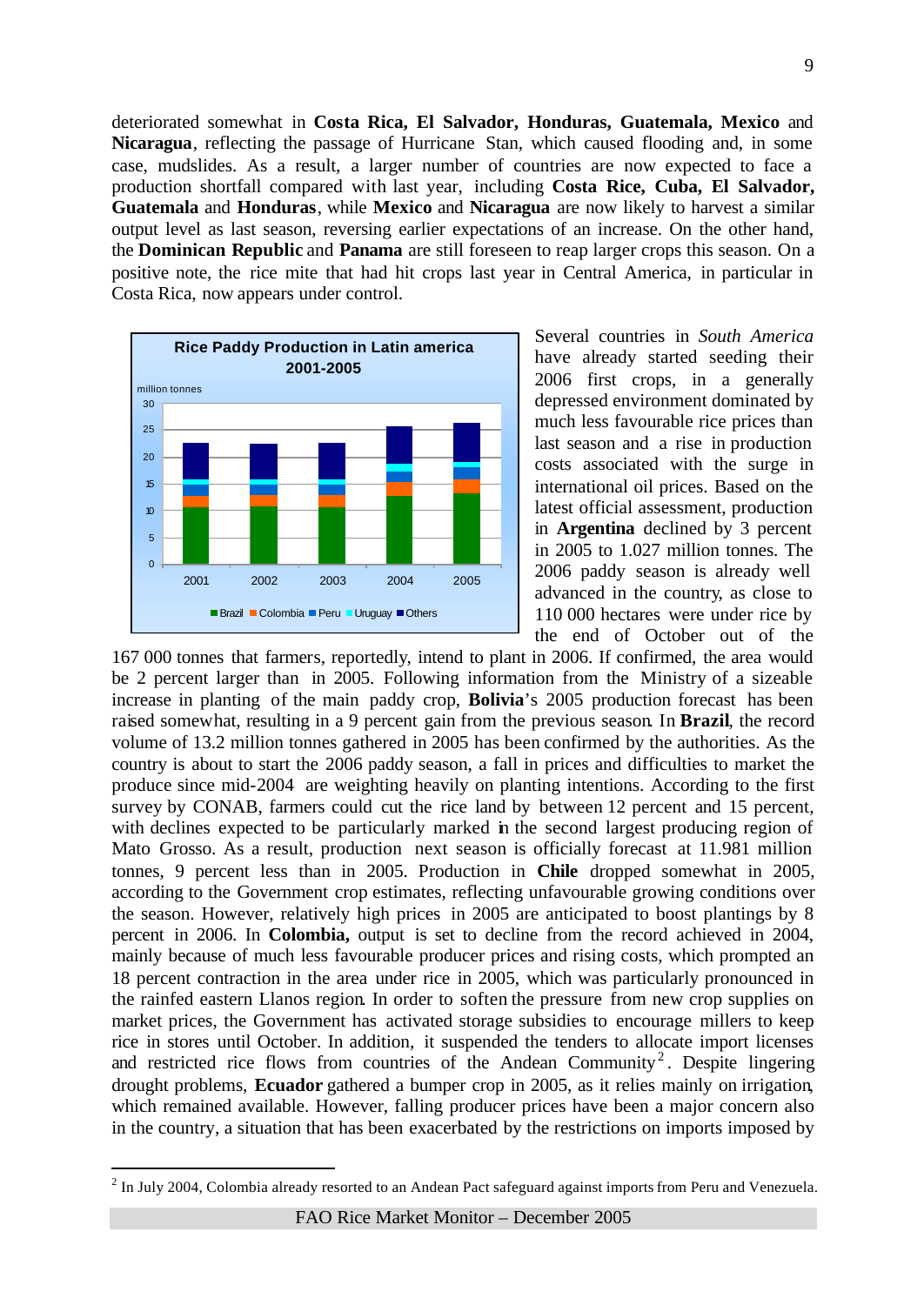Colombia. In **Paraguay**, a drop in plantings and yields was witnessed in 2005, resulting in a decline of 18 percent in paddy production. Similarly, in **Uruguay** production fell by 4 percent in 2005. A further decline is likely in 2006, as the area under rice is likely to shrink by 8 percent, especially in the central and eastern parts of the country, a reflection of the rising costs and falling prices that have prevailed in the course of the year. Growers, however, benefited from a US\$ 12 per tonne advanced payment of the tax refund due from the Government, which should assist them in financing their planting operations.

# **I.4. REST OF THE WORLD**

### **Production to drop in 2005 in Australia, the EU and the United States**

Despite the series of hurricanes that have hit the **United States** since August, the country is estimated to have harvested in 2005 its second largest crop on record, as the 10.0 million tonne output estimate this season would be 5 percent lower than the all time 2004 harvest. The decline in output was mainly concentrated in California and principally affected the medium/short grain rice crops.

|                    |                        | 2004                |             |                   | $2005^{17}$ |             |
|--------------------|------------------------|---------------------|-------------|-------------------|-------------|-------------|
|                    | <b>Production</b>      | Area                | Yield       | <b>Production</b> | Area        | Yield       |
|                    | $(000 \text{ tonnes})$ | $(000 \text{ ha.})$ | (tonne/ha.) | ('000 tonnes)     | ('000 ha.)  | (tonne/ha.) |
| <b>Total</b>       | 10,469.7               | 1,345.6             | 7.781       | 10,012.1          | 1,352.9     | 7.401       |
| <b>Arkansas</b>    | 4,873.4                | 629.3               | 7.744       | 4,902.1           | 661.7       | 7.409       |
| <b>California</b>  | 2.302.4                | 238.8               | 9.643       | 1.682.1           | 205.6       | 8.182       |
| Louisiana          | 1,293.7                | 215.7               | 5.998       | 1,393.1           | 212.5       | 6.557       |
| <b>Mississippi</b> | 732.4                  | 94.7                | 7.734       | 775.4             | 106.4       | 7.285       |
| <b>Missouri</b>    | 601.5                  | 78.9                | 7.622       | 603.0             | 85.4        | 7.061       |
| <b>Texas</b>       | 666.3                  | 88.2                | 7.553       | 656.4             | 81.3        | 8.070       |

For the third consecutive year, **Australia** harvested a dismal rice crop of 345 000 tonnes in 2005. With the return of abundant rainfall in September 2005, water allocations to producers have increased, enabling them to double the area under rice to some 105 000 hectares in the coming 2006 paddy season. As a result, Abare, in its 23 November report, suggests paddy production could reach 924 000 tonnes in 2006, more than three time the size of the current season harvest.

Forecast production in the **European Union** has been lowered somewhat since the last report and now stands at 2.645 million tonnes, 3 percent less than in 2004. The contraction reflects reduced plantings in all producing members (France, Italy, Greece, Portugal and Spain) compounded with lower yields, following drought in the Mediterranean basin. Despite the drop in plantings, Italy, Greece and Spain are estimated to have again exceeded the maximum guaranteed rice area they are entitled to plant under the EU Common Agricultural Policy, making them subject to fines.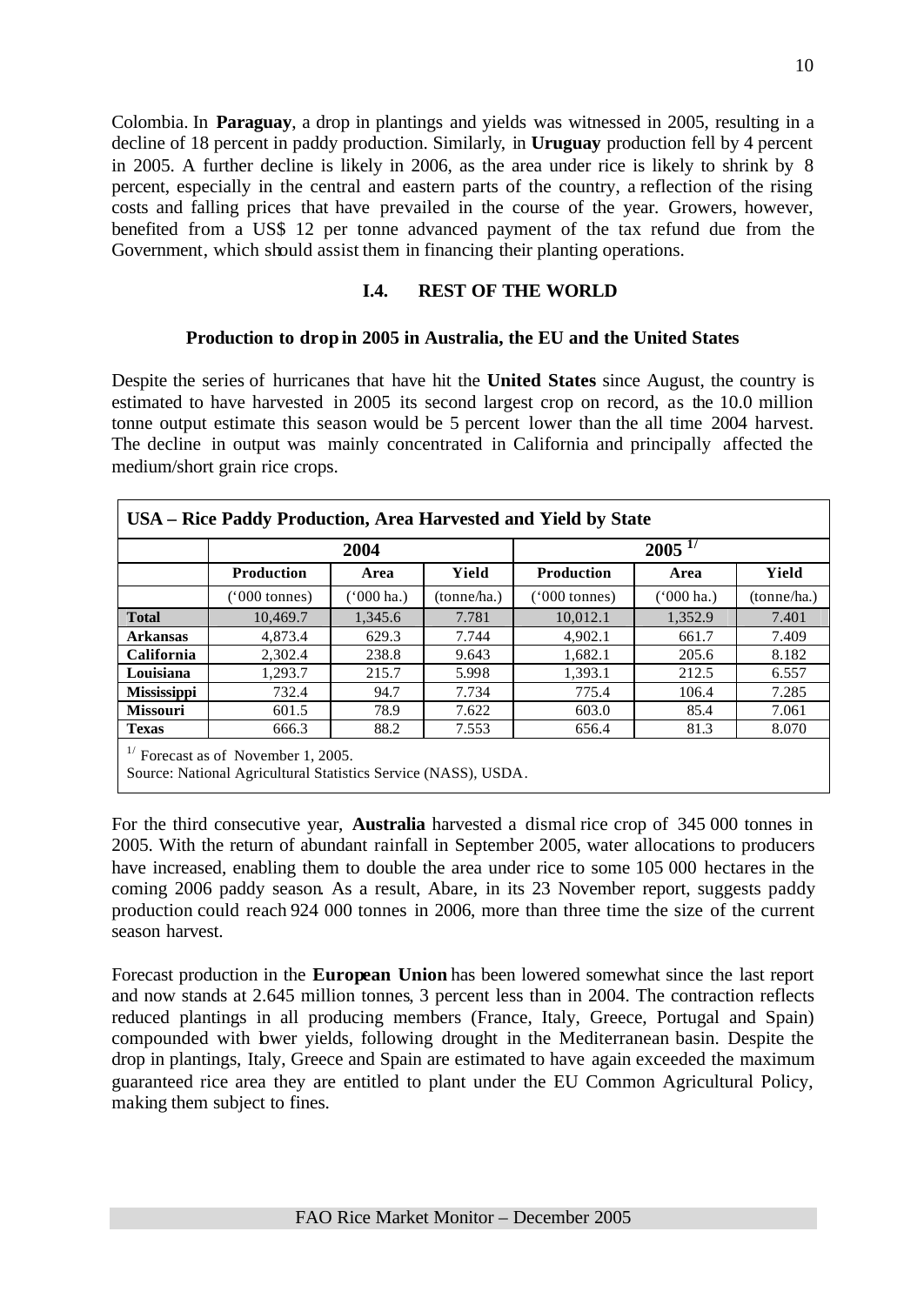|                | EU 25 – Rice Paddy Production, Area and Yield by Member Country |            |           |                                                                                                     |           |           |                        |               |          |  |  |  |
|----------------|-----------------------------------------------------------------|------------|-----------|-----------------------------------------------------------------------------------------------------|-----------|-----------|------------------------|---------------|----------|--|--|--|
|                |                                                                 | 2003       |           |                                                                                                     | 2004      |           |                        | 2005          |          |  |  |  |
|                | Production                                                      | Area       | Yield     | <b>Production</b>                                                                                   | Area      | Yield     | <b>Production</b>      | Area          | Yield    |  |  |  |
|                | $(000 \text{ tonnes})$                                          | ('000 ha.) | (kg./ha.) | '000 tonnes)                                                                                        | '000 ha.) | (kg./ha.) | $(000 \text{ tonnes})$ | $(5000)$ ha.) | (kg/ha.) |  |  |  |
| <b>Total</b>   | 2.713.0                                                         | 408.8      | 6,638     | 2,823.2                                                                                             | 425.5     | 6,635     | 2,644.9 F              | 405.0 F       | 6,547    |  |  |  |
| <b>France</b>  | 106.7                                                           | 19.0       | 5,616     | 115.1                                                                                               | 20.1      | 5,726     | 103.0                  | 18.0          | 5.722    |  |  |  |
| Greece         | 183.0                                                           | 24.5       | 7.469     | 200.6                                                                                               | 25.9      | 7.745     | 181.0F                 | 24.0 F        | 7,542    |  |  |  |
| <b>Hungary</b> | 11.2                                                            | 2.6        | 4.373     | 9.6                                                                                                 | 2.8       | 3.410     | 11.5                   | 2.8           | 4.077    |  |  |  |
| <b>Italy</b>   | 1.402.4                                                         | 218.7      | 6.413     | 1.448.2                                                                                             | 229.7     | 6,304     | 1.400.0 F              | 224.0         | 6.250    |  |  |  |
| Portugal       | 147.8                                                           | 25.7       | 5.761     | 149.3                                                                                               | 25.7      | 5.817     | 119.4                  | 20.5          | 5.817    |  |  |  |
| <b>Spain</b>   | 861.9                                                           | 118.3      | 7.287     | 900.4                                                                                               | 121.3     | 7.423     | 830.0 F                | 115.7         | 7,174    |  |  |  |
|                |                                                                 |            |           | Sources: EUROSTAT for 2003 and 2004; official government sources, except F (FAO estimate) for 2005. |           |           |                        |               |          |  |  |  |

By contrast, the estimate of production in the **Russian Federation** was revised upward to 620 000 tonnes this season, which would represent an increase of 32 percent from 2004. The progress reflected larger plantings and better yields, which have been attributed to the stepping up of protection against imports. The 2005 production outcome in **Ukraine** is also positive.

# **II. INTERNATIONAL TRADE**

# **II.1. Trade in 2005 to expand by 3 percent in 2005**

The FAO latest forecast for global rice trade in the current year has been raised by about 600 000 tonnes, mainly on account of more buoyant prospects for exports by **India, Pakistan, the United States** and **Viet Nam**, which outweighed reduced expectations for sales by **China**  and **Thailand**. On the import side, the adjustment principally reflects larger forecast deliveries to **Bangladesh**, **Cuba, Madagascar, Nigeria** and **South Africa**.

# **Imports in 2005**

# **Rice imports rise in all regions except South America**

World trade in rice in 2005 is now foreseen to reach 27.6 million tonnes, 0.9 million tonnes more than in 2004. The year-to-year expansion results from an expected increase of imports by countries in Asia, Africa and Central America and the Caribbean, mostly in response to falling domestic production and relatively high domestic prices. By contrast, demand by South American countries weakened.

By year-end, Asian countries are forecast to import 12.8 million tonnes of rice, about 800 000 tonnes more than in 2004, reflecting mainly larger expected deliveries to **Bangladesh** and **the Philippines**, which both faced production shortages in the course of the year. Growing demand is also anticipated to foster increased shipments to **Syria** and **Turkey**. In August 2004, Turkey introduced a quota system that required traders to give evidence of local rice purchases in order to be issued import licenses. Custom duties, however, continued to be applied, at a rate of 32 percent for paddy, 34 percent for husked rice and 43 percent for milled rice on imports from 1 November 2004 to 31 July 2005. Imports by **Indonesia** are forecast to fall somewhat, reflecting prevailing restrictions, recently extended till the end of the year. According to the Presidential Instruction 5/2005, the country would only engage in imports if rice domestic prices surpassed Rupiah 3500 per kilo (US\$ 348 per tonne) or the national stock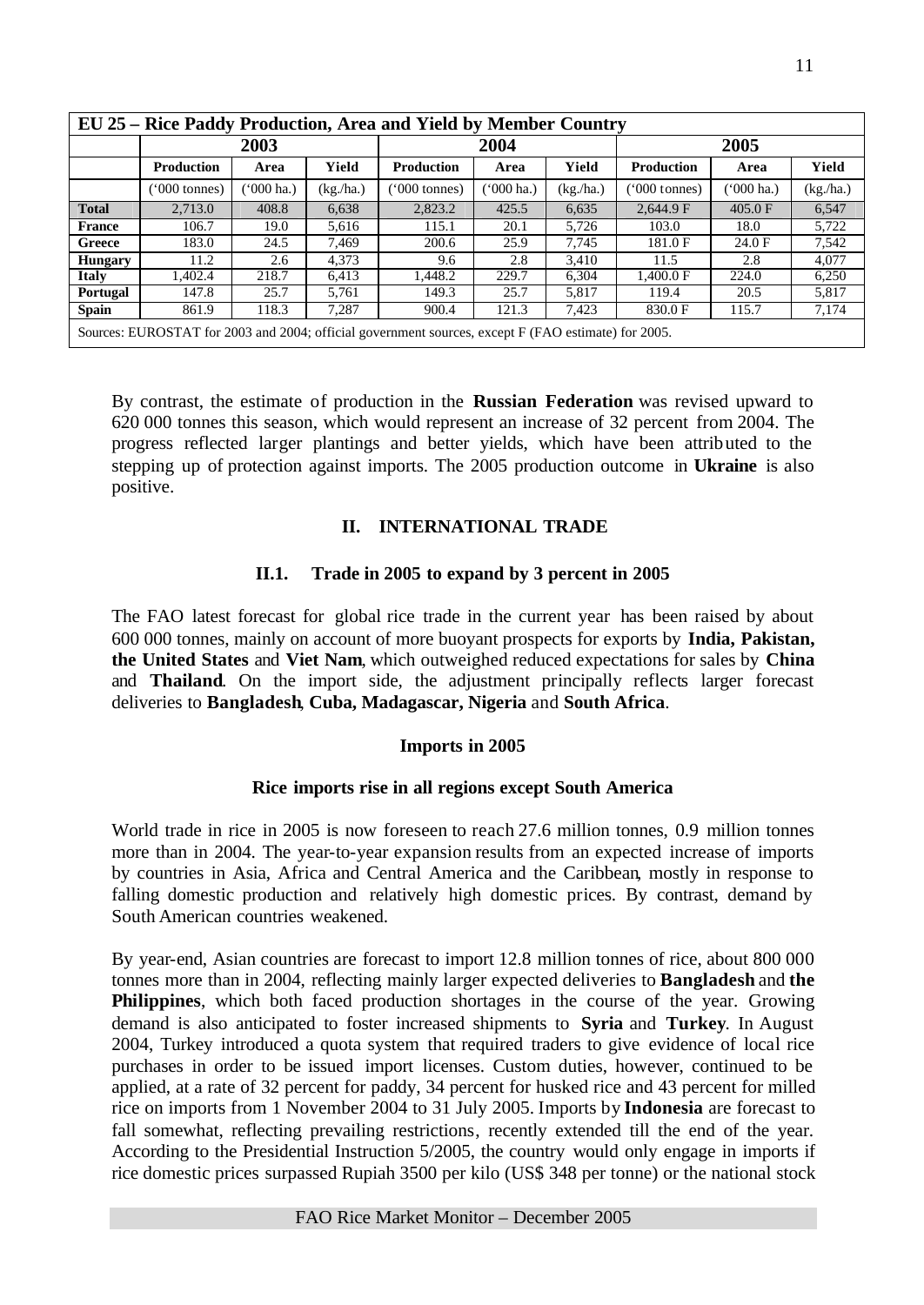held by the Bulog, the State Logistics Agency, fell short of 1 million tonnes. As domestic prices have been rising since August, the country was reported last September to be on the market to buy 250 000 tonnes of rice through the Agency. However, it now appears that the transaction will only become effective in the first months of 2006. As a result, the country's import forecast in 2005 has been lowered to 800 000 tonnes, which would be 200 000 tonnes less than in 2004. Based on reported deliveries between January and October, purchases by **mainland China** are also anticipated to decline to some 450 000 tonnes, consistent with the relatively low prices prevailing in the country. However, interest in the China's high quality

rice market is intensifying, as illustrated by Japan's effort to have the country lift the phytosanitary import restrictions it imposes on Japanese rice. The **Islamic Republic of Iran** is also likely to cut its purchases, partly in response to the imposition, since March 2005 of a rice custom duty of 150 percent, substantially higher than the 100 percent rate that had been applied in the precedent Iranian year (21 March 2004 to 20 March 2005). Smaller imports are also likely to be made by **Sri Lanka** after the bumper crop it reaped this season.



The FAO latest forecast of rice imports by *African countries*, at 8.9 million tonnes, now points to a 4 percent increase from last year. Despite relatively high international prices, demand strengthened in much of the region as supply shortages tended to arise as a result of crop failures last year. The increase in overall imports to the region would be mainly on account of larger imports by **South Africa**, now set to take about 1 million tonnes, 37 percent more than in 2004, but also of **Kenya, Madagascar** and **Mozambique** . In some of these countries, the increase was facilitated by a temporary lifting of customs duties and taxes, as governments attempted to contain the surge in domestic prices through cheaper imports. Although much larger deliveries to **Cameroon**were reported by exporting countries, much of the increase is believed to have been destined to **Nigeria**. Imports to the latter are now estimated to reach 1.5 million tonnes, 100 000 tonnes less than in 2004. Although the country has tightened border controls, a substantial share of its imports still enters unregistered, reflecting large differences in tariff rates compared with neighbouring countries. In a recent move, it appears that the authorities are promoting the import of husked rice as a means to support the national milling industry, through the imposition of a 50 percent tariff, or half the rate applied on imports of milled rice. Overall imports by *Central American* countries are likely to be in the order of 2.3 million tonnes this year, up from 2.0 million tonnes in 2004. Much of the growth would be sustained by **Cuba, El Salvador, Mexico and Nicaragua**, which are likely to have stepped up their purchases this year, in the wake of the various natural disasters that affected the sub-region. By contrast, the **Dominican Republic**, which escaped unscathed the passage of numerous hurricanes that hit the area in recent months, is forecast to import less than last year. Excellent crops this season are estimated to have resulted in lower purchases by Latin American countries, now estimated at 724 000 tonnes, 37 percent less than last year. Most of the contraction is on account of **Brazil** and **Peru**, which are anticipated to cut their imports substantially. **Colombia** is also expected to reduce its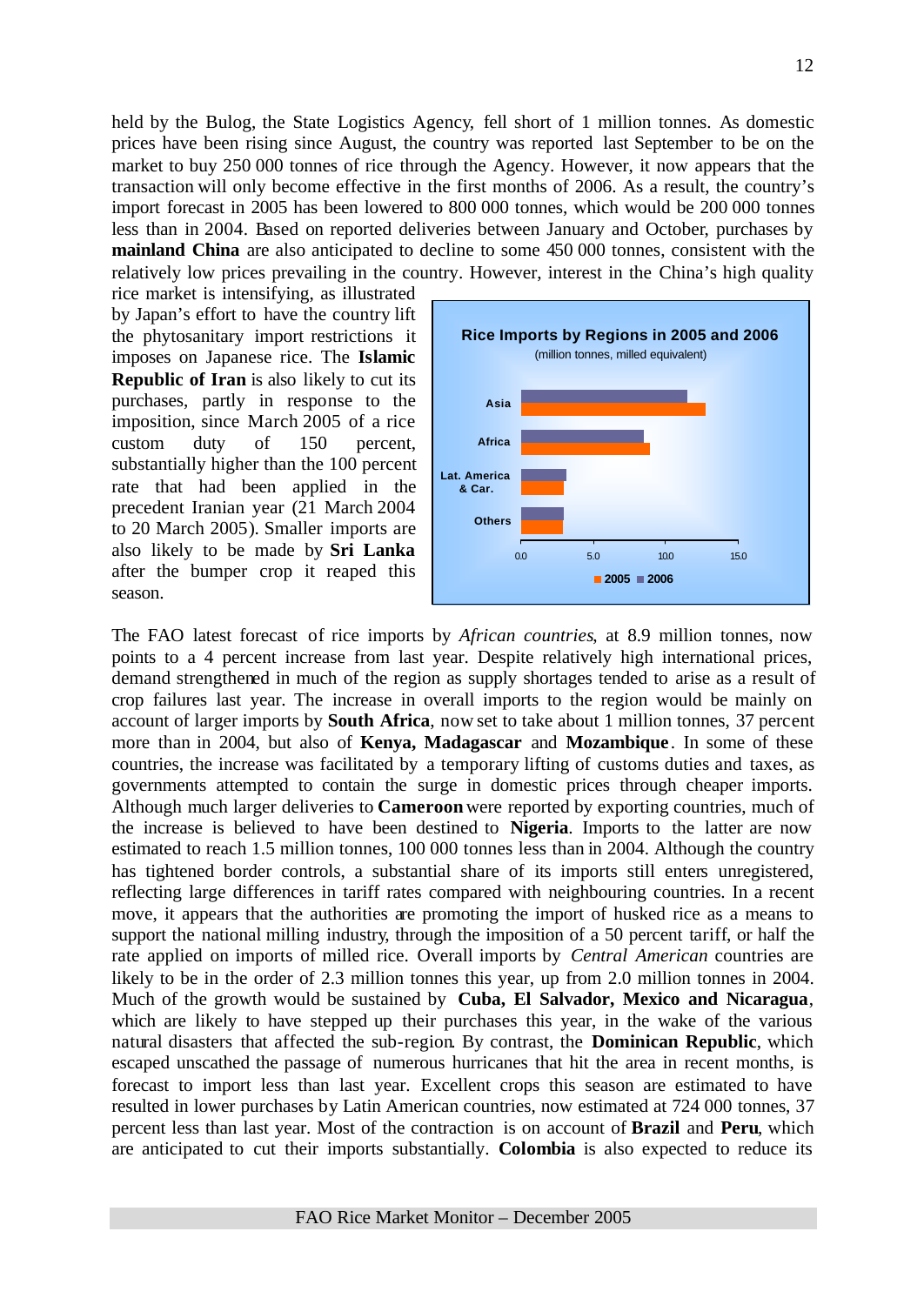purchases, after the government suspended import tenders in the second half of the year and, in July, banned shipments from the Andean Community entering under preferential access.

Among other importers, the **United States'** official import forecast point to a 14 percent contraction in 2005, reflecting the abundant domestic supplies and much less attractive local prices than last year. By contrast, **Australia** is estimated to import 100 000 tonnes of rice this year, to ease the tight supply situation it faced again this season. The **European Union** is also foreseen to step up its purchases by 25 percent to 900 000 tonnes. Much of the increase may be associated with the much bwer tariff rates on husked rice imports agreed in July 2005 (subject to retroactive application on imports made since March 2005). A subsequent agreement to lower tariffs on brokens and milled rice still has to be ratified by member countries in the face of strong opposition from the European milling industry.

#### **Exports in 2005**

#### **Large shipments from Egypt, India, Pakistan and Viet Nam underpins world trade expansion**

Behind the expansion in global trade in 2005 lies an expected surge in exports by **India** and **Pakistan**, which have benefited most from the suspension, in October, of new sales by Viet Nam and from the relatively high prices prevailing in Thailand. The latest forecast points to a 22 percent expansion in **India's** exports to 4.4 million tonnes, and to an even larger 40 percent increase for Pakistan, to 2.7 million tonnes. As in October, the Government again stopped issuing licenses for export in 2005, **Viet Nam** shipments are now likely to hover around 4.65 million tonnes, still 15 percent more than last year. Strong demand in the Near East boosted **Egypt's** exports. Despite smaller opportunities for sale to Brazil, both **Argentina** and **Uruguay** are anticipated to increase their shipments, as substantial amount were reported to have flowed to markets outside of Latin America, in particular to countries in central Europe and the Near East. Similarly, exports from the **United States** are set to reach near record levels, as much lower prices have allowed it to compete effectively, especially in markets of Latin America and the Caribbean.

By contrast, **China's** exports, now assessed at 700 000 tonnes, would be smaller than in 2004 while, in the case of **Thailand**, they might decline by a fourth to 7.6 million tonnes from the exceptional export performance of last year.

### **II.2. Early prospects for rice trade in 2006 point to a contraction**

Based on the latest estimates of production over the 2005 paddy seasons, which will determine, to a large extent, the availability of supplies for export and import requirements in 2006, global rice trade next year is anticipated to be of the order of 26.0 million tonnes, 6 percent less than the current estimate for 2005.

#### **Imports in 2006**

### **Some of the major importing countries likely to cut imports in 2006**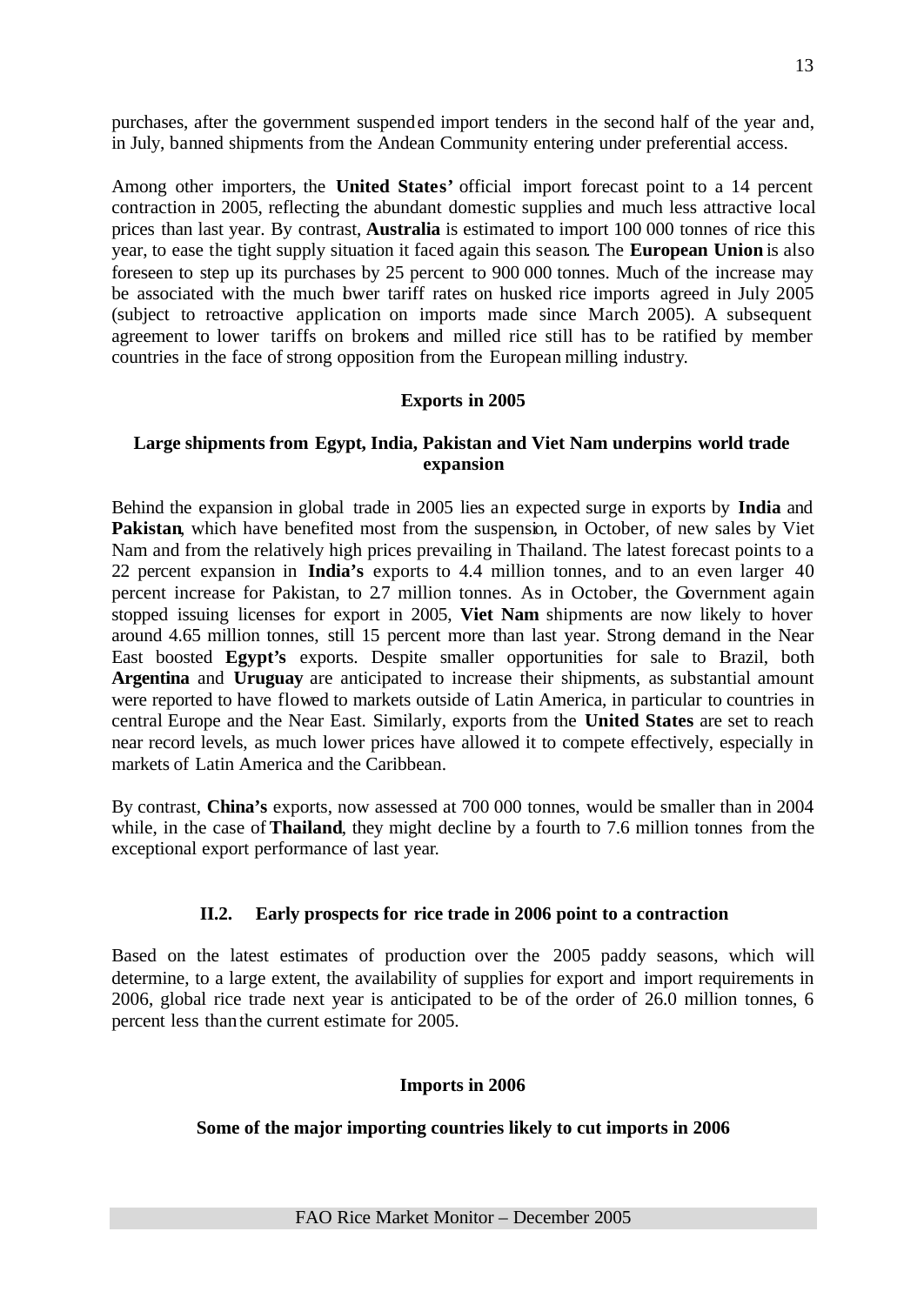Several of the countries that are expected to sustain growth in trade in 2005 may reduce their imports next year. This is likely to be the case of Bangladesh and the Philippines, which would face much ampler supplies from bumper crops in the 2005 season. Currently, imports



l

to **Bangladesh** are forecast to fall by half to 650 000 tonnes, while those to **the Philippines** may be cut by a third to 1.2 million tonnes. On the policy front, the Philippines has made progress in its negotiation of an extension  $3$ , till 1 July 2012, of the WTO Special Treatment Clause that has allowed it to maintain quantitative restrictions on rice imports between 1995 and 2004. As of early November, all of the nine WTO partners that had requested to participate in the negotiations (Argentina, Australia, Canada, China, Egypt, India, Pakistan,

Thailand and the United States) had agreed to the extension, except India, which is still negotiating. The terms of the agreement allow the Philippines to maintain the rice exception, provided it widens its minimum import quota from 238 000 tonnes to 350 000 tonnes and lowers the in-quota tariff rate from 50 percent to 40 percent as of January 2006. The agreement includes specific country allocations of the quota, with 98 000 tonnes earmarked for Thailand, 25 000 tonnes for China and 15 000 tonnes for Pakistan. Since imports by the Philippines are usually well above the minimum import quota, the new agreement is unlikely to have a strong impact on the volume of imports in 2006, but it will allow players others than the National Food Agency to participate in the trade. Imports by **Indonesia** may experience a further contraction next year, especially if the country realizes its ambitious production target in 2006. Similarly, increased production in 2005 in the **Democratic Republic of Korea** should reduce the country's need to import. In this connection, the Government announced, in September 2005, it would stop needing food aid by the end of the year. Deliveries to the **Islamic Republic of Iran** are also foreseen to decline, in light of the good crops harvested in 2005 and the tight import restrictions imposed by both countries. In November 2005, the United States announced it would launch a WTO dispute against **Turkey's** rice import regime, which has been based since 2004, on a crop-absorption system requiring traders to purchase rice locally from farmers or from the Turkish Grain Board as a pre-condition to obtain import licenses. The rates of local purchases required to import 1 tonne of rice varies depending on whether rice is bought from the Turkish Grain Board, from a registered rice producer, from a producer cooperative or from a Union. They also differ depending on the region and the degree of rice processing. For instance, according to the provisions applying from 1 November 2005 to 31 July 2006, to secure a license to import 1 tonne of milled rice, a trader buying from the Turkish Grain Board would need to purchase 3.3 tonnes of paddy or 2.0 tonnes of milled rice.

Only few countries in the region are currently foreseen to step up their imports in 2006. This could be the case of **mainland China**, especially if the adverse weather conditions prevailing this season have negatively affected the quality of the grain produced. China has also signed

<sup>&</sup>lt;sup>3</sup> Based on the WTO agreement, the Philippines's right to maintain non-tariff restrictions on rice trade expired on 30 June 2005. The country had 90 days to renegotiate the agreement, up to 30 September 2005.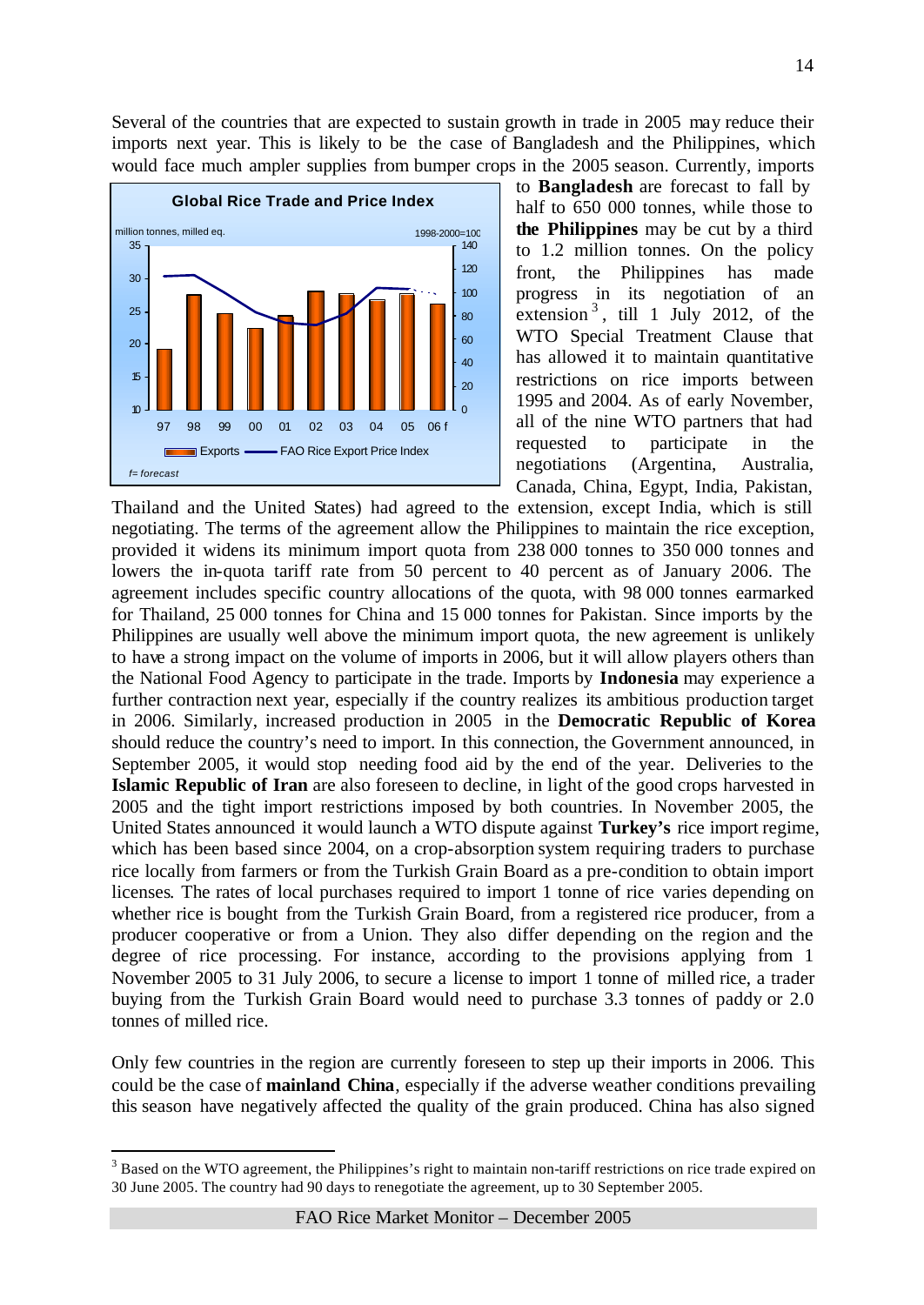various agreements with a number of rice exporters, which should facilitate their access to the Chinese market. The bulk of China's imports consist of high quality rice. A small rise in imports by the **Republic of Korea** is also anticipated**.** On 23 November, the parliament ratified a December 2004 agreement between the Government and various WTO countries, to allow the Republic of Korea to extend the WTO Special Treatment on rice until 2014. The Agreement, which entails a progressive expansion of the minimum import quota from 4 percent to 7.96 percent of base domestic consumption by 2014, has been fiercely opposed by farmers groups. Shipments to **Iraq** and **Turkey** are also anticipated to increase. In **Turkey**, tariff rates have been cut, last November, from 32 percent to 20 percent in the case of paddy rice and from 34 percent to 25 percent in the case of husked rice. Rates were left unchanged at 43 percent on milled rice. The new rates will be effective from 1 November 2005 to 31 July 2006.

African rice imports in 2006 are forecast to be in the order of 8.5 million tonnes, down from a current estimate of 8.9 million tonnes in 2005. The decline reflects expectations of lower imports by **Nigeria** in the light of the positive 2005 production outcome and the maintenance of high trade barriers. Although the government had announced it would ban imports of rice as of 2006, it was recently reported to have postponed the move until 2007. Shipments to **Madagascar** and to **South Africa** are also likely to fall. Few changes in imports by Central American and Caribbean countries are anticipated. By contrast, in South America less buoyant prospects for crops in **Brazil** and **Colombia** may boost their purchases next year. In the other regions, imports by the **EU** are set to reach 1 million tonnes, up from the 900 000 tonnes in 2005, prompted by the lowering of the import tariffs on husked rice earlier this year and, more recently, on brokens and milled rice, provided the later agreement with Thailand is ratified at the European parliament. Similarly, shipments to the **United States** are officially forecast to rise, while they may decline in **Australia** and **the Russian Federation**.

# **Exports in 2006**

# **Some of the exporting countries responsible for growth in trade in 2005 may be less competitive next year**



The expected contraction in rice trade in 2006 would arise mainly from reduced shipments by

**Egypt, India, Pakistan** and **Viet Nam.**  All of these countries are facing rising production and transportation costs, which might render export a less attractive option in 2006. Shipments from the Republic Korea, which are mainly destined for food aid, are also expected to decline, as the government is likely to reduce its food aid deliveries to the Democratic Republic of Korea. By contrast, shipments by mainland **China, Myanmar** and especially **Thailand** might increase. Thailand, in particular, may look for special government-to-

government deals involving rice as a means to dispose of its large publicly-owned stocks while minimizing the negative impacts their release on export prices. The anticipated surge in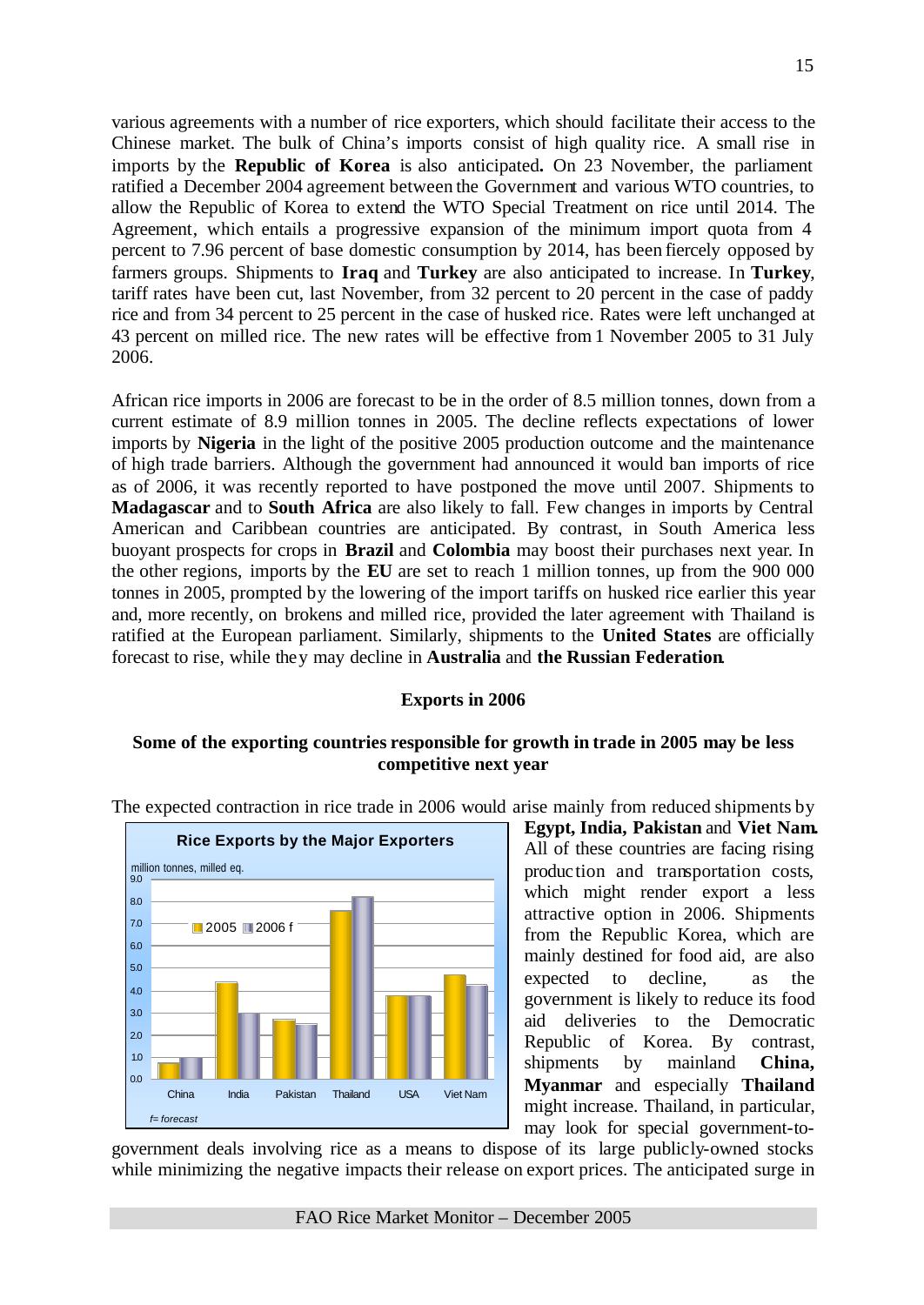Brazilian rice imports may enable **Argentina** and **Uruguay** to maintain the level of their sales at around the 2005 levels, as they are likely to face stronger competition outside of Latin America and the Caribbean. Official prospects for exports by the **United States** point to a similar performance as in 2005.

### **III. RICE UTILIZATION**

#### **Population growth sustains the expansion of global rice consumption**

World rice consumption in 2005/06, which includes food, feed and other uses, is forecast to rise 1.3 percent to some 417 million tonnes, in milled rice equivalent<sup>4</sup>, to a large extent supported by increased production in 2005. Of these, 368 million tonnes are estimated to be consumed as food, as average per caput consumption is foreseen to remain stable around 57 kg. Some recovery in per caput intake is anticipated in Africa and in several low-income countries in Asia, which experienced consumer price sprees in 2004/05. However, the average per caput rice consumption level in Asia is expected to remain virtually unchanged, given the long-standing tendency in the fast-growing economies for diets to diversify. Per caput food consumption is forecast to remain of the order of 69 kg per year in the developing countries, while it may rise slightly to some 13 kg in the developed countries.

### **IV. GLOBAL RICE CARRYOVER STOCKS**



l

# **Little change in global rice stocks at the end of the 2005 crop seasons is expected because of closer balance between world production and consumption**

The FAO forecast of global rice inventories at the close of the 2005 crop seasons has been raised compared with the previous issue to 97 million tonnes, reflecting the more optimistic prospects for 2005 crops. At that level, stocks would be one million tonnes lower than their opening level, which means world production would fall short of consumption for the  $6<sup>th</sup>$ consecutive year, although by much less than in previous years. While **mainland China** was the main force driving the reduction in world stocks in the previous years, the country is

forecast to maintain its reserves virtually unchanged. This might signal that China has basically concluded the adjustment process it initiated in 2000. Inventories are expected to rise in **Japan**, reflecting the relatively large 2005 crop, and in the **Republic of Korea,** due mainly to the expected cut in food aid shipments in 2006. **Myanmar** is also likely to end the season with larger reserves. By contrast, closing stocks in **India, Egypt** and the **United States** are anticipated to decline, as the level of production currently forecast for 2005 would not be

 $4$  This compares with a 2005 global production of 416 million tonnes, when converted in milled rice.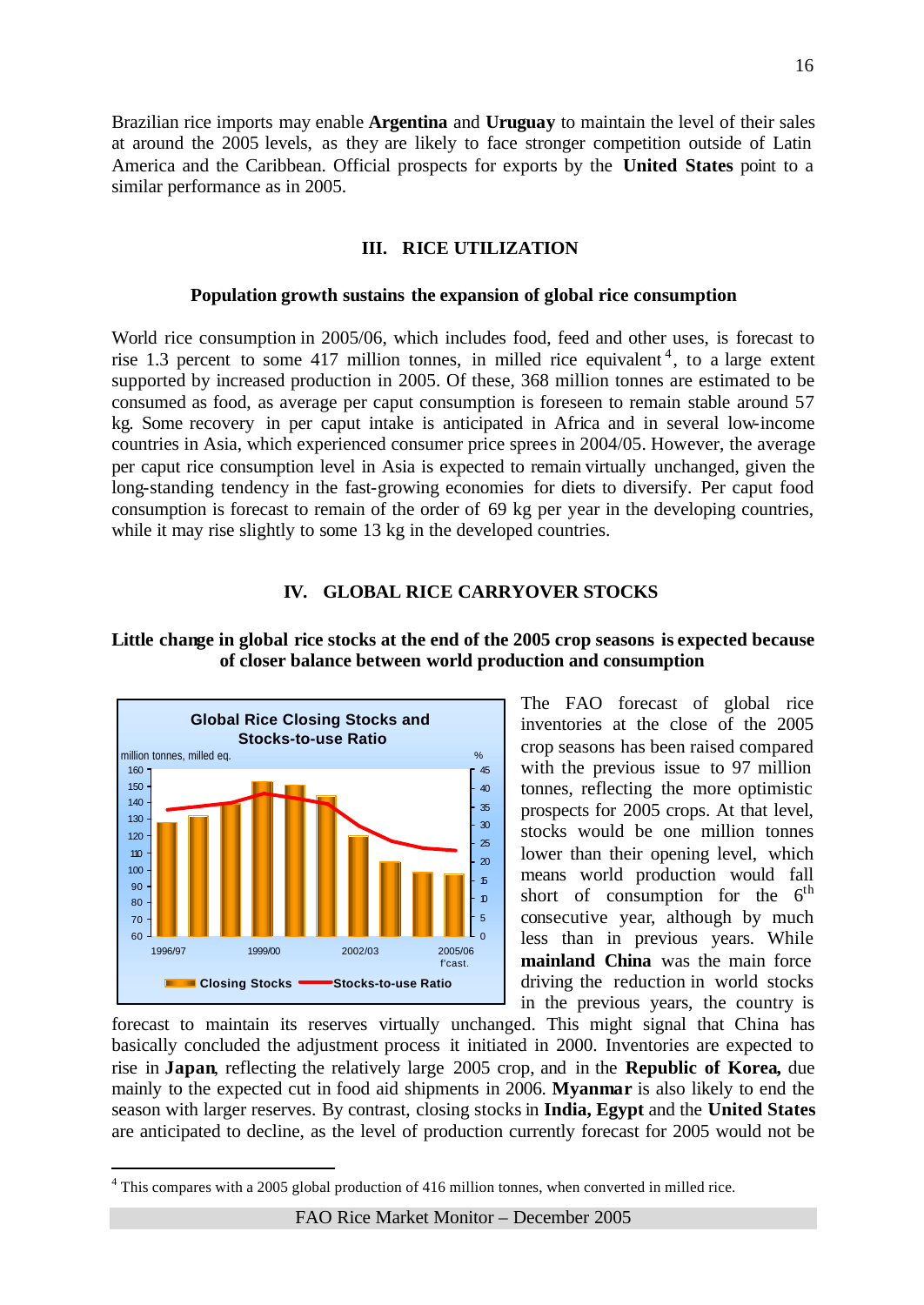sufficient to cover fully their expected domestic use and exports. Most of the other rice exporters, including **Pakistan Thailand** and **Viet Nam** are seen to maintain their stocks close to their opening levels.

As for importing countries, expectations of relatively low 2006 imports in **the Philippines** and **Indonesia** may result in smaller carryovers in those countries**.** By contrast, the bumper crops harvested by **Bangladesh** and **Brazil** are likely to boost the size of theirs. Closing stocks are forecast to remain unchanged at around 700 000 tonnes in the **EU**.

A meeting of the ten members of the **Association of Southeast Asian Nations (Asean),** plus Japan, China and the Republic of Korea was convened last September to review the operation of the Scheme for East Asian Emergency Rice Reserve System, which was put in place in 2004 for a 3-year testing period. The regional emergency reserve holds about 300 000 tonnes of rice, of which 250 000 tonnes provided by Japan. A number of members, including Laos, and the Philippines supported a proposal from Japan to hold the reserve on a permanent basis, based on voluntary participation, but the decision was deferred until an assessment of the scheme over the trial period is conducted.

# **V. INTERNATIONAL PRICES**

### **Rice prices hold steady despite the arrival of large crops on the market**

Despite the arrival of large harvests on the market in Northern Hemisphere countries, international prices have held relatively steady since September, with the All Rice FAO Price



Index, virtually unchanged at 101. Among the various rices, the price indices of the lower and higher quality Indica were stable in September and October, but fell slightly in November, when large supplies from the main crop in Thailand put prices there under pressure. The Japonica price index declined in September, but subsequently regained ground, reflecting the smaller output of medium grain rice in the United States and the launching of various import tenders by Japan, the Republic of Korea and the Chinese Republic of Taiwan. Little change in the aromatic rice price index has been noted since September, although they tended to weaken in November, reflecting lower quotations of fragrant rice from Thailand

and of Basmati from India, following a reported slackening of import demand.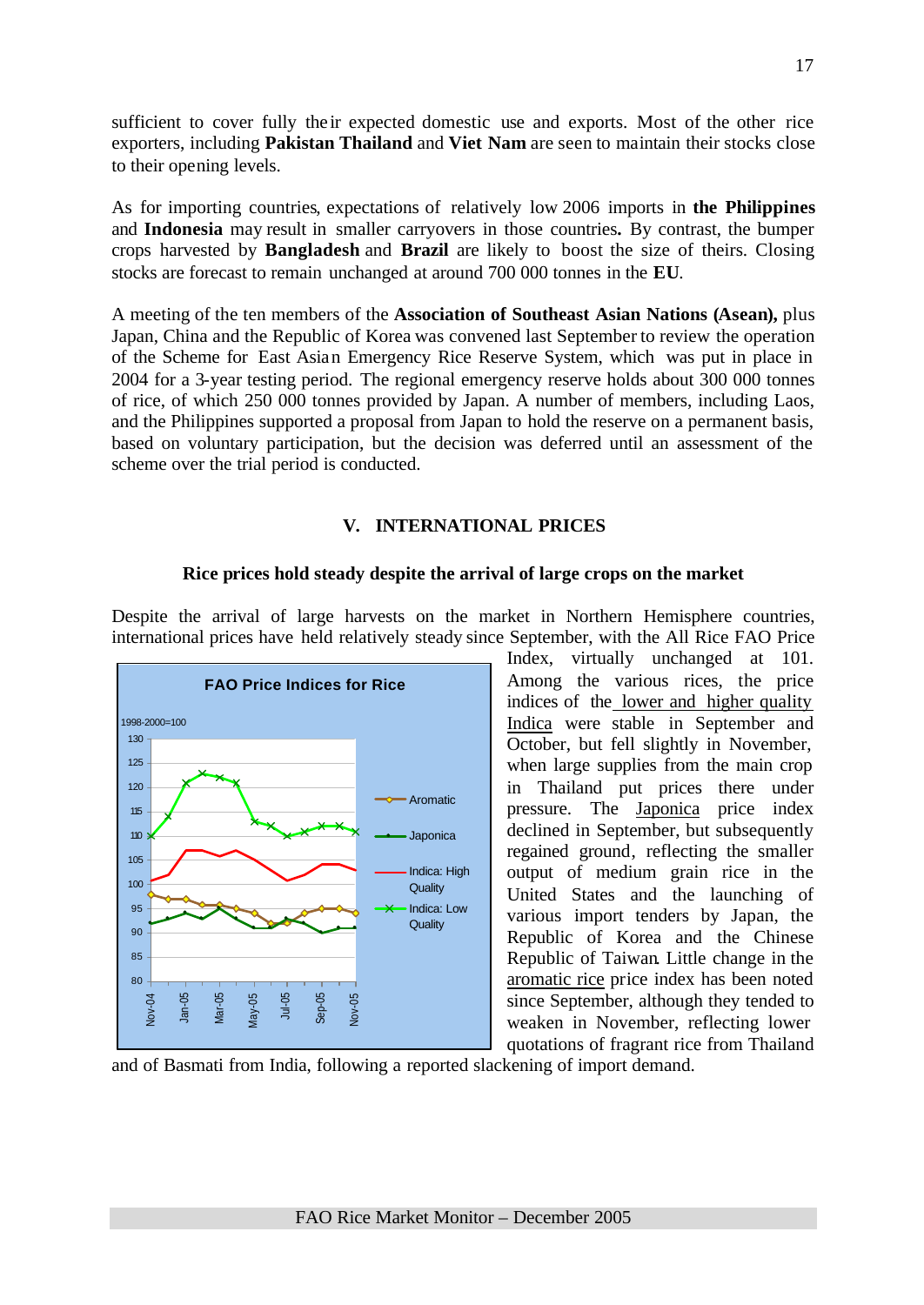In the next few months, the demand for rice imports is anticipated to slow down, as new supplies from the 2005 season will become available in some of the major importing countries.



The resulting downward pressure on world prices would be lessened should Indonesia resume importing rice in substantial amounts. On the export side, Viet Nam is unlikely to commit to major deals until it can predict the size of its Winter/Spring crop, which will not be harvested until April. In addition, the implementation of government procurement programmes in Thailand and India would tend to limit the price erosion, especially in a context of rising producing and marketing costs. Thus, on balance, international rice prices in the first quarter of 2006 are expected to remain steady.

As for next year, improved prospects for production in 2005 have tended to

depress expectations on prices, as larger 2005 harvests would result in abundant export availabilities in countries such as Thailand and India and also reduce the need for imports in some of the traditional rice markets, especially Bangladesh. As a result, market conditions could ease and world prices fall compared with last year. Based on current supply and demand forecasts, it was estimated that international rice prices could fall by 5 percent in 2006.

| <b>FAO Rice Price Indices</b>                                             |     |               |                     |     |                   |  |  |  |  |  |
|---------------------------------------------------------------------------|-----|---------------|---------------------|-----|-------------------|--|--|--|--|--|
|                                                                           | All | <b>Indica</b> |                     |     | Japonica Aromatic |  |  |  |  |  |
|                                                                           |     | High          | Low                 |     |                   |  |  |  |  |  |
|                                                                           |     |               | $1998 - 2000 = 100$ |     |                   |  |  |  |  |  |
| 2000                                                                      | 84  | 84            | 83                  | 83  | 89                |  |  |  |  |  |
| 2001                                                                      | 74  | 74            | 74                  | 76  | 69                |  |  |  |  |  |
| 2002                                                                      | 72  | 73            | 75                  | 67  | 74                |  |  |  |  |  |
| 2003                                                                      | 82  | 79            | 81                  | 82  | 91                |  |  |  |  |  |
| 2004                                                                      | 104 | 101           | 110                 | 104 | 96                |  |  |  |  |  |
| 2004 November                                                             | 101 | 101           | 110                 | 92  | 98                |  |  |  |  |  |
| December                                                                  | 103 | 102           | 114                 | 93  | 97                |  |  |  |  |  |
| 2005 January                                                              | 106 | 107           | 121                 | 94  | 97                |  |  |  |  |  |
| February                                                                  | 107 | 107           | 123                 | 93  | 96                |  |  |  |  |  |
| March                                                                     | 106 | 106           | 122                 | 95  | 96                |  |  |  |  |  |
| April                                                                     | 106 | 107           | 121                 | 93  | 95                |  |  |  |  |  |
| May                                                                       | 102 | 105           | 113                 | 91  | 94                |  |  |  |  |  |
| June                                                                      | 101 | 103           | 112                 | 91  | 92                |  |  |  |  |  |
| July                                                                      | 101 | 101           | 110                 | 93  | 92                |  |  |  |  |  |
| August                                                                    | 101 | 102           | 111                 | 92  | 94                |  |  |  |  |  |
| September                                                                 | 101 | 104           | 112                 | 90  | 95                |  |  |  |  |  |
| October                                                                   | 101 | 104           | 112                 | 91  | 95                |  |  |  |  |  |
| November                                                                  | 101 | 103           | 111                 | 92  | 94                |  |  |  |  |  |
| 2004 Jan.-Nov.                                                            | 104 | 101           | 109                 | 105 | 95                |  |  |  |  |  |
| 2005 Jan.-Nov.                                                            | 103 | 105           | 115                 | 92  | 94                |  |  |  |  |  |
| Source: FAO                                                               |     |               |                     |     |                   |  |  |  |  |  |
| N.B. - The FAO Rice Price Index is based on 16 rice export quotations.    |     |               |                     |     |                   |  |  |  |  |  |
| "Quality" is defined by the percentage of broken kernels, with high (low) |     |               |                     |     |                   |  |  |  |  |  |
| quality referring to rice with less (equal to or more) than 20 percent    |     |               |                     |     |                   |  |  |  |  |  |
| brokens. The Sub-Index for Aromatic Rice follows movements in prices of   |     |               |                     |     |                   |  |  |  |  |  |

18

FAO Rice Market Monitor – December 2005

*Basmati and Fragrant rice.*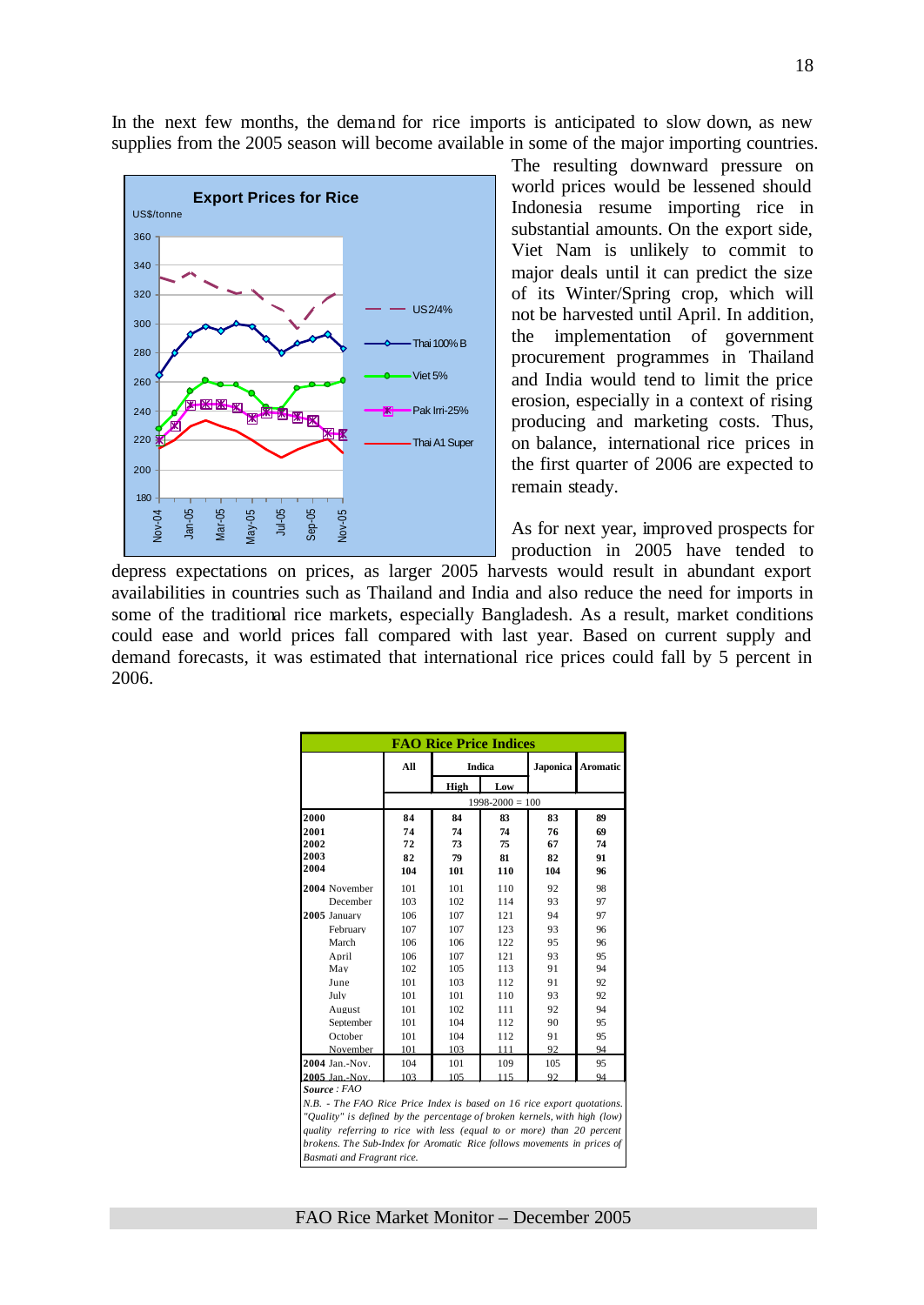|                                                                                          |           |             |           |             |      |       | <b>EXPORT PRICES FOR RICE</b> |     |              |               |                        |                |          |
|------------------------------------------------------------------------------------------|-----------|-------------|-----------|-------------|------|-------|-------------------------------|-----|--------------|---------------|------------------------|----------------|----------|
|                                                                                          |           | <b>Thai</b> | U.S. 2/4% |             |      |       |                               |     | Thai         | $U.S. 2/4\%$  | Egypt                  | Pak            | Thai     |
|                                                                                          | Thai      | Parboiled   | Long      | <b>Viet</b> | Thai | India | <b>Viet</b>                   | Pak | ${\bf A1}$   | <b>Medium</b> | Grade 2/6%             | <b>Basmati</b> | Fragrant |
|                                                                                          | $100\%$ B | 100%        | grain     | 5%          | 25%  | 25%   | 25%                           | 25% | <b>Super</b> | Grain         | 178<br><b>Camolino</b> | ordinary       | 100%     |
|                                                                                          | 1/        |             |           |             |      |       |                               |     | 21           | 3/            | <b>Short Grain</b>     |                |          |
|                                                                                          |           |             |           |             |      |       | US \$/tonne, f.o.b.           |     |              |               |                        |                |          |
| 2000                                                                                     | 207       | 221         | 271       | 183         | 172  | 232   | 159                           | 163 | 143          | 289           | 302                    | 418            | 428      |
| 2001                                                                                     | 177       | 194         | 264       | 166         | 153  | 185   | 148                           | 148 | 135          | 256           | 204                    | 332            | 275      |
| 2002                                                                                     | 197       | 194         | 207       | 187         | 171  | 140   | 168                           | 159 | 151          | 219           | 279                    | 366            | 306      |
| 2003                                                                                     | 201       | 196         | 284       | 183         | 176  | 163   | 167                           | 175 | 151          | 310           | 291                    | 357            | 449      |
| 2004                                                                                     | 244       | 247         | 372       | 224         | 225  | n.a.  | 212                           | 230 | 207          | 420           | 317                    | 468            | 443      |
|                                                                                          |           |             |           |             |      |       |                               |     |              |               |                        |                |          |
| 2004<br>November                                                                         | 265       | 261         | 332       | 228         | 242  |       | 217                           | 220 | 215          | 331           | 295                    | 457            | 435      |
| December                                                                                 | 280       | 278         | 329       | 238         | 253  | n.a.  | 226                           | 230 | 220          | 331           | 315                    | 455            | 424      |
| 2005                                                                                     |           |             |           |             |      | n.a.  |                               |     |              |               |                        |                |          |
| January                                                                                  | 293       | 288         | 335       | 253         | 265  | n.a.  | 243                           | 244 | 230          | 325           | 317                    | 460            | 433      |
| February                                                                                 | 298       | 291         | 329       | 261         | 269  | n.a.  | 247                           | 245 | 234          | 309           | 326                    | 453            | 437      |
| March                                                                                    | 295       | 288         | 324       | 258         | 266  | n.a.  | 244                           | 245 | 230          | 310           | 324                    | 467            | 427      |
| April                                                                                    | 300       | 299         | 321       | 258         | 268  | n.a.  | 245                           | 243 | 226          | 309           | 324                    | 472            | 417      |
| May                                                                                      | 298       | 290         | 323       | 252         | 263  | 237   | 239                           | 235 | 220          | 309           | 326                    | 472            | 403      |
| June                                                                                     | 290       | 283         | 315       | 243         | 255  | 242   | 230                           | 239 | 213          | 309           | 338                    | 472            | 382      |
| July                                                                                     | 280       | 274         | 309       | 241         | 247  | 240   | 222                           | 238 | 208          | 309           | 331                    | 473            | 377      |
| August                                                                                   | 287       | 282         | 296       | 256         | 255  | 229   | 238                           | 236 | 214          | 309           | 341                    | 475            | 406      |
| September                                                                                | 290       | 287         | 309       | 258         | 258  | 229   | 240                           | 234 | 218          | n.a.          | 326                    | 475            | 401      |
| October                                                                                  | 293       | 286         | 318       | 258         | 260  | 236   | 240                           | 225 | 221          | n.a.          | 315                    | 475            | 395      |
| November                                                                                 | 283       | 275         | 324       | 261         | 250  | 236   | 243                           | 223 | 211          | n.a.          | 312                    | 488            | 383      |
| 2004 Jan.-Nov.                                                                           | 241       | 244         | 376       | 223         | 223  | n.a.  | 211                           | 230 | 206          | 428           | 319                    | 489            | 445      |
| 2005 Jan.-Nov.                                                                           | 291       | 286         | 318       | 254         | 259  | 236   | 239                           | 237 | 220          | 310           | 325                    | 471            | 405      |
| Sources: Jackson Son & Co. (London) Ltd. and other public sources.                       |           |             |           |             |      |       |                               |     |              |               |                        |                |          |
| 1/ White rice, 100% second grade, f.o.b. Bangkok. 2/ White broken rice. 3/ F.A.S. basis. |           |             |           |             |      |       |                               |     |              |               |                        |                |          |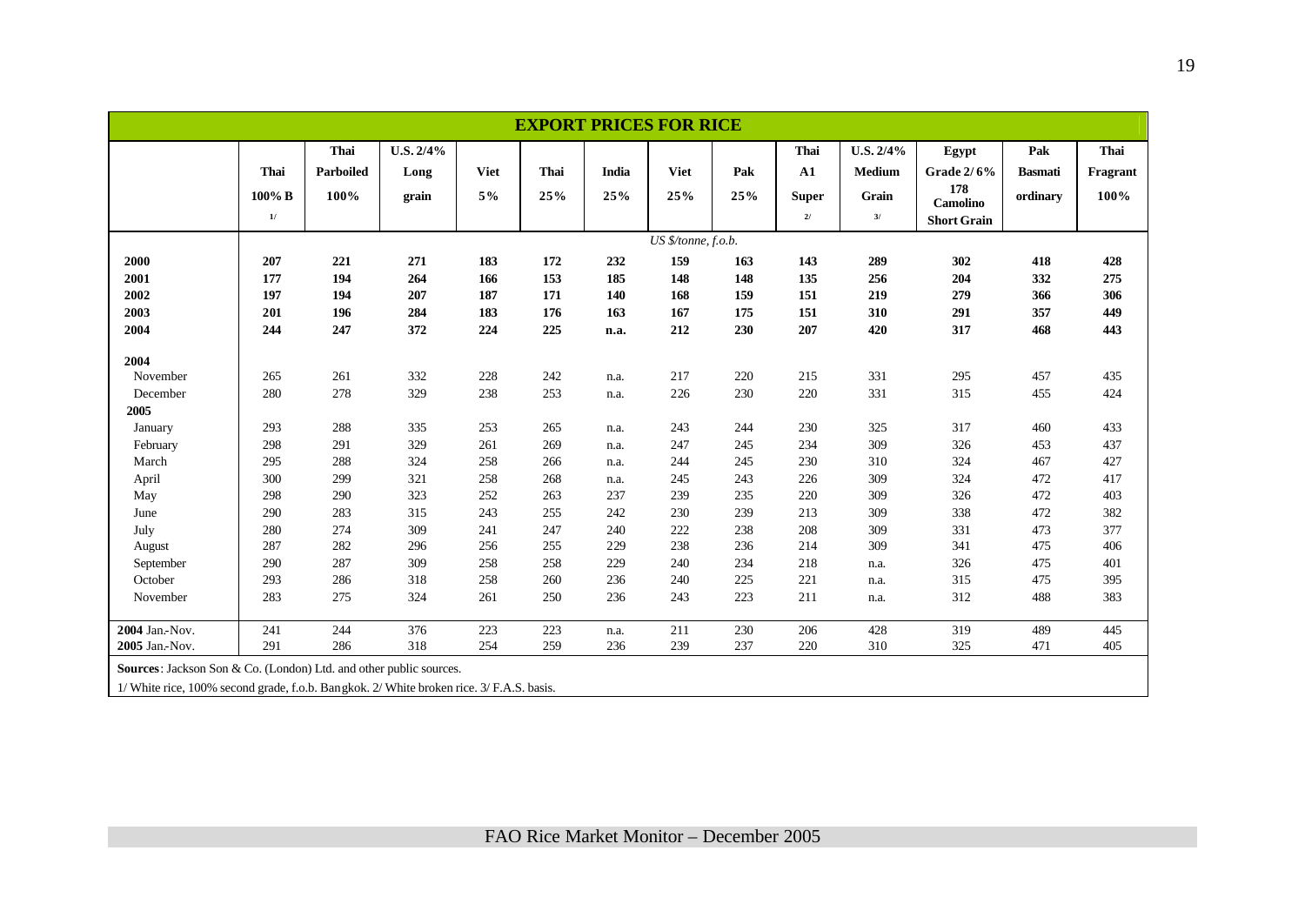| WORLD PADDY PRODUCTION          |            |                     |                    |                                       | WORLD IMPORTS OF RICE |                        |                           |  |  |  |
|---------------------------------|------------|---------------------|--------------------|---------------------------------------|-----------------------|------------------------|---------------------------|--|--|--|
|                                 | 2003       | 2004<br>(estimated) | 2005<br>(forecast) |                                       | 2004                  | 2005<br>(estimated)    | $2006^{3/}$<br>(forecast) |  |  |  |
|                                 |            | million tonnes      |                    |                                       |                       | million tonnes, milled |                           |  |  |  |
| <b>WORLD</b>                    | 586.4      | 606.7               | 622.5              | <b>WORLD</b>                          | 26.7                  | 27.6                   | 26.1                      |  |  |  |
| Developing countries            | 563.2      | 580.8               | 596.8              | Developing countries                  | 22.3                  | 23.0                   | 21.5                      |  |  |  |
| Developed countries             | 23.2       | 26.0                | 25.7               | Developed countries                   | 4.4                   | 4.6                    | 4.6                       |  |  |  |
| <b>ASIA</b>                     | 532.2      | 547.0               | 562.3              | <b>ASIA</b>                           | 12.0                  | 12.8                   | 11.5                      |  |  |  |
| Bangladesh                      | 39.3       | 38.0                | 42.0               | Bangladesh                            | 0.8                   | 1.3                    | 0.7                       |  |  |  |
| Cambodia                        | 4.7        | 4.2                 | 4.5                | China                                 | 0.9                   | 0.6                    | 0.8                       |  |  |  |
| China                           | 162.3      | 180.5               | 184.3              | of which Taiwan Prov.                 | 0.2                   | 0.2                    | 0.2                       |  |  |  |
| of which Taiwan Prov.           | 1.6        | 1.4                 | 1.5                | Indonesia                             | 0.9                   | 0.8                    | 0.7                       |  |  |  |
| India                           | 132.4      | 128.0               | 130.5              | Iran, Islamic Rep. of                 | 1.0                   | 0.8                    | 0.8                       |  |  |  |
| Indonesia                       | 52.1       | 54.1                | 54.0               | Iraq                                  | 1.1                   | 1.1                    | 1.2                       |  |  |  |
| Iran, Islamic Rep. of           | 2.9        | 3.1                 | 3.3                | Japan                                 | 0.7                   | 0.7                    | 0.7                       |  |  |  |
| Japan                           | 9.7        | 10.9                | 11.4               | Malaysia                              | 0.7                   | 0.6                    | 0.6                       |  |  |  |
| Korea Rep. of                   | 6.2        | 6.7                 | 6.4                | Philippines                           | 1.0                   | 1.8                    | 1.2                       |  |  |  |
| Myanmar                         | 23.1       | 23.7                | 24.5               | Saudi Arabia                          | 0.9                   | 0.9                    | 0.9                       |  |  |  |
| Pakistan                        | 7.3        | 7.5                 | 7.5                | Sri Lanka                             | 0.2                   | 0.1                    | 0.0                       |  |  |  |
| Philippines                     | 14.2       | 14.5                | 14.8               |                                       |                       |                        |                           |  |  |  |
| Sri Lanka                       | 3.1        | 2.6                 | 3.1                | <b>AFRICA</b>                         | 8.5                   | 8.9                    | 8.5                       |  |  |  |
| Thailand                        | 27.0       | 23.9                | 27.0               | Côte d'Ivoire                         | 0.8                   | 0.8                    | 0.8                       |  |  |  |
| Viet Nam                        | 34.6       | 36.1                | 35.8               | Nigeria                               | 1.6                   | 1.5                    | 1.3                       |  |  |  |
|                                 |            |                     |                    | Senegal                               | 0.8                   | 0.8                    | 0.8                       |  |  |  |
| <b>AFRICA</b>                   | 18.9       | 19.5                | 20.2               | South Africa                          | 0.7                   | 1.0                    | 0.9                       |  |  |  |
| North Africa                    | 6.2        | 6.4                 | 6.0                | <b>CENTRAL AMERICA</b>                | 2.0                   | 2.3                    | 2.2                       |  |  |  |
| Egypt                           | 6.2        | 6.4                 | 6.0                | Cuba                                  | 0.6                   | 0.8                    | 0.8                       |  |  |  |
|                                 |            |                     |                    | Mexico                                | 0.5                   | 0.5                    | 0.5                       |  |  |  |
| Sub-Saharan Africa              | 12.7       | 13.1                | 14.2               |                                       |                       |                        |                           |  |  |  |
| Western Africa<br>Côte d'Ivoire | 7.8<br>1.0 | 8.2<br>1.2          | 8.8<br>1.2         | <b>SOUTH AMERICA</b><br><b>Brazil</b> | 1.1<br>0.9            | 0.7<br>0.5             | 1.0<br>0.7                |  |  |  |
| Guinea                          | 0.9        | 0.9                 | 0.9                | Peru                                  | 0.1                   | 0.0                    | 0.0                       |  |  |  |
| Mali                            | 0.9        | 0.9                 | 0.9                |                                       |                       |                        |                           |  |  |  |
| Nigeria                         | 3.4        | 3.5                 | 4.0                | <b>NORTH AMERICA</b>                  | 0.8                   | 0.7                    | 0.8                       |  |  |  |
| Central Africa                  | 0.4        | 0.4                 | 0.4                | Canada                                | 0.3                   | 0.3                    | 0.3                       |  |  |  |
| Eastern Africa                  | 1.4        | 1.3                 | 1.4                | <b>United States</b>                  | 0.5                   | 0.4                    | 0.5                       |  |  |  |
| Tanzania                        | 1.1        | 0.9                 | 1.0                |                                       |                       |                        |                           |  |  |  |
| Southern Africa                 | 3.1        | 3.3                 | 3.6                | <b>EUROPE</b>                         | 1.8                   | 1.8                    | 1.8                       |  |  |  |
| Madagascar                      | 2.8        | 3.0                 | 3.4                | 2/<br>EU                              | 0.7                   | 0.9                    | 1.0                       |  |  |  |
| Mozambique                      | 0.2        | 0.2                 | 0.2                | Russian Fed.                          | 0.5                   | 0.5                    | 0.4                       |  |  |  |
| <b>CENTRAL AMERICA</b>          | 2.6        | 2.4                 | 2.4                | <b>OCEANIA</b>                        | 0.4                   | 0.4                    | 0.4                       |  |  |  |
| Cuba                            | 0.7        | 0.6                 | 0.6                |                                       |                       |                        |                           |  |  |  |
| Dominican Rep.                  | 0.6        | 0.6                 | 0.6                |                                       |                       |                        |                           |  |  |  |
| Mexico                          | 0.3        | 0.3                 | 0.3                |                                       | WORLD EXPORTS OF RICE |                        |                           |  |  |  |
| <b>SOUTH AMERICA</b>            | 20.0       | 23.3                | 23.8               |                                       | 2004                  | 2005                   | $2006^{3/2}$              |  |  |  |
| Argentina                       | 0.7        | 1.1                 | 1.0                |                                       |                       | (estimated)            | (forecast)                |  |  |  |
| <b>Brazil</b>                   | 10.4       | 12.8                | 13.2               |                                       |                       |                        |                           |  |  |  |
| Colombia                        | 2.5        | 2.7                 | 2.6                |                                       |                       | million tonnes, milled |                           |  |  |  |
| Peru                            | 2.1        | 1.8                 | 2.2                |                                       |                       |                        |                           |  |  |  |
| Uruguay                         | 0.9        | 1.3                 | 1.2                | WORLD                                 | 26.7                  | 27.6                   | 26.1                      |  |  |  |
|                                 |            |                     |                    | Developing countries                  | 23.2                  | 23.3                   | 21.8                      |  |  |  |
| NORTH AMERICA                   | 9.1        | 10.5                | 10.0               | Developed countries                   | 3.6                   | 4.3                    | 4.4                       |  |  |  |
| <b>United States</b>            | 9.1        | 10.5                | 10.0               |                                       |                       |                        |                           |  |  |  |
|                                 |            |                     |                    | <b>ASIA</b>                           | 21.2                  | 21.0                   | 19.8                      |  |  |  |
| <b>EUROPE</b>                   | 3.3        | 3.4                 | 3.4                | China                                 | 1.0                   | 0.7                    | 1.0                       |  |  |  |
| $EU$ 2/                         | 2.7        | 2.8                 | 2.6                | of which Taiwan Prov.                 | 0.1                   | $0.0\,$                | 0.1                       |  |  |  |
|                                 |            |                     |                    | India                                 | 3.6                   | 4.4                    | 3.0                       |  |  |  |
| <b>OCEANIA</b>                  | 0.4        | 0.6                 | 0.3                | Myanmar                               | 0.1                   | 0.2                    | 0.3                       |  |  |  |
| Australia                       | 0.4        | 0.5                 | 0.3                | Pakistan<br>Thailand                  | 1.9<br>10.1           | 2.7<br>7.6             | 2.5<br>8.2                |  |  |  |
|                                 |            |                     |                    |                                       |                       |                        |                           |  |  |  |

|            | <b>DY PRODUCTION</b>                  |                    |                        | <b>WORLD IMPORTS OF RICE</b> |                                               |                           |  |  |  |
|------------|---------------------------------------|--------------------|------------------------|------------------------------|-----------------------------------------------|---------------------------|--|--|--|
| 2003       | 2004<br>(estimated)<br>million tonnes | 2005<br>(forecast) |                        | 2004                         | 2005<br>(estimated)<br>million tonnes, milled | $2006^{3/}$<br>(forecast) |  |  |  |
| 586.4      | 606.7                                 | 622.5              | <b>WORLD</b>           | 26.7                         | 27.6                                          | 26.1                      |  |  |  |
| 563.2      | 580.8                                 | 596.8              | Developing countries   | 22.3                         | 23.0                                          | 21.5                      |  |  |  |
| 23.2       | 26.0                                  | 25.7               | Developed countries    | 4.4                          | 4.6                                           | 4.6                       |  |  |  |
| 532.2      | 547.0                                 | 562.3              | <b>ASIA</b>            | 12.0                         | 12.8                                          | 11.5                      |  |  |  |
| 39.3       | 38.0                                  | 42.0               | Bangladesh             | 0.8                          | 1.3                                           | 0.7                       |  |  |  |
| 4.7        | 4.2                                   | 4.5                | China                  | 0.9                          | 0.6                                           | 0.8                       |  |  |  |
| 162.3      | 180.5                                 | 184.3              | of which Taiwan Prov.  | 0.2                          | 0.2                                           | 0.2                       |  |  |  |
| 1.6        | 1.4                                   | 1.5                | Indonesia              | 0.9                          | 0.8                                           | 0.7                       |  |  |  |
| 132.4      | 128.0                                 | 130.5              | Iran, Islamic Rep. of  | 1.0                          | 0.8                                           | 0.8                       |  |  |  |
| 52.1       | 54.1                                  | 54.0               | Iraq                   | 1.1                          | 1.1                                           | 1.2                       |  |  |  |
| 2.9        | 3.1                                   | 3.3                | Japan                  | 0.7                          | 0.7                                           | 0.7                       |  |  |  |
| 9.7        | 10.9                                  | 11.4               | Malaysia               | 0.7                          | 0.6                                           | 0.6                       |  |  |  |
| 6.2        | 6.7                                   | 6.4                | Philippines            | 1.0                          | 1.8                                           | 1.2                       |  |  |  |
| 23.1       | 23.7                                  | 24.5               | Saudi Arabia           | 0.9                          | 0.9                                           | 0.9                       |  |  |  |
| 7.3        | 7.5                                   | 7.5                | Sri Lanka              | 0.2                          | 0.1                                           | 0.0                       |  |  |  |
| 14.2       | 14.5                                  | 14.8               |                        |                              |                                               |                           |  |  |  |
| 3.1        | 2.6                                   | 3.1                | <b>AFRICA</b>          | 8.5                          | 8.9                                           | 8.5                       |  |  |  |
| 27.0       | 23.9                                  | 27.0               | Côte d'Ivoire          | 0.8                          | 0.8                                           | $0.8\,$                   |  |  |  |
| 34.6       | 36.1                                  | 35.8               | Nigeria                | 1.6                          | 1.5                                           | 1.3                       |  |  |  |
|            |                                       |                    | Senegal                | 0.8                          | 0.8                                           | 0.8                       |  |  |  |
| 18.9       | 19.5                                  | 20.2               | South Africa           | 0.7                          | 1.0                                           | 0.9                       |  |  |  |
| 6.2        | 6.4                                   | 6.0                | <b>CENTRAL AMERICA</b> | 2.0                          | 2.3                                           | 2.2                       |  |  |  |
| 6.2        | 6.4                                   | 6.0                | Cuba                   | 0.6                          | 0.8                                           | $0.8\,$                   |  |  |  |
|            |                                       |                    | Mexico                 | 0.5                          | 0.5                                           | $0.5^{\circ}$             |  |  |  |
| 12.7       | 13.1                                  | 14.2               |                        |                              |                                               |                           |  |  |  |
| 7.8        | 8.2                                   | 8.8                | <b>SOUTH AMERICA</b>   | 1.1                          | 0.7                                           | 1.0                       |  |  |  |
| 1.0<br>0.9 | 1.2<br>0.9                            | 1.2<br>0.9         | <b>Brazil</b><br>Peru  | 0.9<br>0.1                   | 0.5<br>0.0                                    | 0.7<br>0.0                |  |  |  |
| 0.9        | 0.9                                   | 0.9                |                        |                              |                                               |                           |  |  |  |
| 3.4        | 3.5                                   | 4.0                | <b>NORTH AMERICA</b>   | 0.8                          | 0.7                                           | 0.8                       |  |  |  |
| 0.4        | 0.4                                   | 0.4                | Canada                 | 0.3                          | 0.3                                           | 0.3                       |  |  |  |
| 1.4        | 1.3                                   | 1.4                | <b>United States</b>   | 0.5                          | 0.4                                           | 0.5                       |  |  |  |
| 1.1        | 0.9                                   | 1.0                |                        |                              |                                               |                           |  |  |  |
| 3.1        | 3.3                                   | 3.6                | <b>EUROPE</b>          | 1.8                          | 1.8                                           | 1.8                       |  |  |  |
| 2.8        | 3.0                                   | 3.4                | 2/<br>EU               | 0.7                          | 0.9                                           | 1.0                       |  |  |  |
| 0.2        | 0.2                                   | 0.2                | Russian Fed.           | 0.5                          | 0.5                                           | 0.4                       |  |  |  |
| 2.6        | 2.4                                   | 2.4                | <b>OCEANIA</b>         | 0.4                          | 0.4                                           | 0.4                       |  |  |  |
| $\Omega$   | $\sim$                                | $\sim$             |                        |                              |                                               |                           |  |  |  |

| Dominican Rep.                        | V.O  | v.o  | U.O  |                              |      |                        |              |
|---------------------------------------|------|------|------|------------------------------|------|------------------------|--------------|
| Mexico                                | 0.3  | 0.3  | 0.3  | <b>WORLD EXPORTS OF RICE</b> |      |                        |              |
| <b>SOUTH AMERICA</b>                  | 20.0 | 23.3 | 23.8 |                              | 2004 | 2005                   | $2006^{3/2}$ |
| Argentina                             | 0.7  | 1.1  | 1.0  |                              |      | (estimated)            | (forecast)   |
| <b>Brazil</b>                         | 10.4 | 12.8 | 13.2 |                              |      |                        |              |
| Colombia                              | 2.5  | 2.7  | 2.6  |                              |      | million tonnes, milled |              |
| Peru                                  | 2.1  | 1.8  | 2.2  |                              |      |                        |              |
| Uruguay                               | 0.9  | 1.3  | 1.2  | <b>WORLD</b>                 | 26.7 | 27.6                   | 26.1         |
|                                       |      |      |      | Developing countries         | 23.2 | 23.3                   | 21.8         |
| <b>NORTH AMERICA</b>                  | 9.1  | 10.5 | 10.0 | Developed countries          | 3.6  | 4.3                    | 4.4          |
| <b>United States</b>                  | 9.1  | 10.5 | 10.0 |                              |      |                        |              |
|                                       |      |      |      | <b>ASIA</b>                  | 21.2 | 21.0                   | 19.8         |
| <b>EUROPE</b>                         | 3.3  | 3.4  | 3.4  | China                        | 1.0  | 0.7                    | 1.0          |
| $EU$ $2/$                             | 2.7  | 2.8  | 2.6  | of which Taiwan Prov.        | 0.1  | 0.0                    | 0.1          |
|                                       |      |      |      | India                        | 3.6  | 4.4                    | 3.0          |
| <b>OCEANIA</b>                        | 0.4  | 0.6  | 0.3  | Myanmar                      | 0.1  | 0.2                    | 0.3          |
| Australia                             | 0.4  | 0.5  | 0.3  | Pakistan                     | 1.9  | 2.7                    | 2.5          |
|                                       |      |      |      | Thailand                     | 10.1 | 7.6                    | 8.2          |
|                                       |      |      |      | Viet Nam                     | 4.1  | 4.7                    | 4.3          |
|                                       |      |      |      | <b>AFRICA</b>                | 0.8  | 1.0                    | 0.8          |
|                                       |      |      |      | Egypt                        | 0.8  | 1.0                    | 0.8          |
|                                       |      |      |      | <b>SOUTH AMERICA</b>         | 1.2  | 1.5                    | 1.4          |
|                                       |      |      |      | Argentina                    | 0.3  | 0.3                    | 0.3          |
|                                       |      |      |      | Guyana                       | 0.3  | 0.2                    | 0.2          |
|                                       |      |      |      | Uruguay                      | 0.6  | 0.7                    | 0.7          |
|                                       |      |      |      | <b>NORTH AMERICA</b>         | 3.1  | 3.8                    | 3.8          |
|                                       |      |      |      | <b>United States</b>         | 3.1  | 3.8                    | 3.8          |
| <b>FOOTNOTES:</b>                     |      |      |      | <b>EUROPE</b>                | 0.3  | 0.2                    | 0.2          |
| Totals computed from unrounded data.  |      |      |      | EU<br>2/                     | 0.3  | 0.2                    | 0.2          |
| 1/ EU-15 until 2003, EU-25 from 2004. |      |      |      |                              |      |                        |              |
| 2/ Highly tentative.                  |      |      |      | <b>OCEANIA</b>               | 0.1  | 0.1                    | 0.2          |
|                                       |      |      |      | Australia                    | 0.1  | 0.1                    | 0.2          |

20